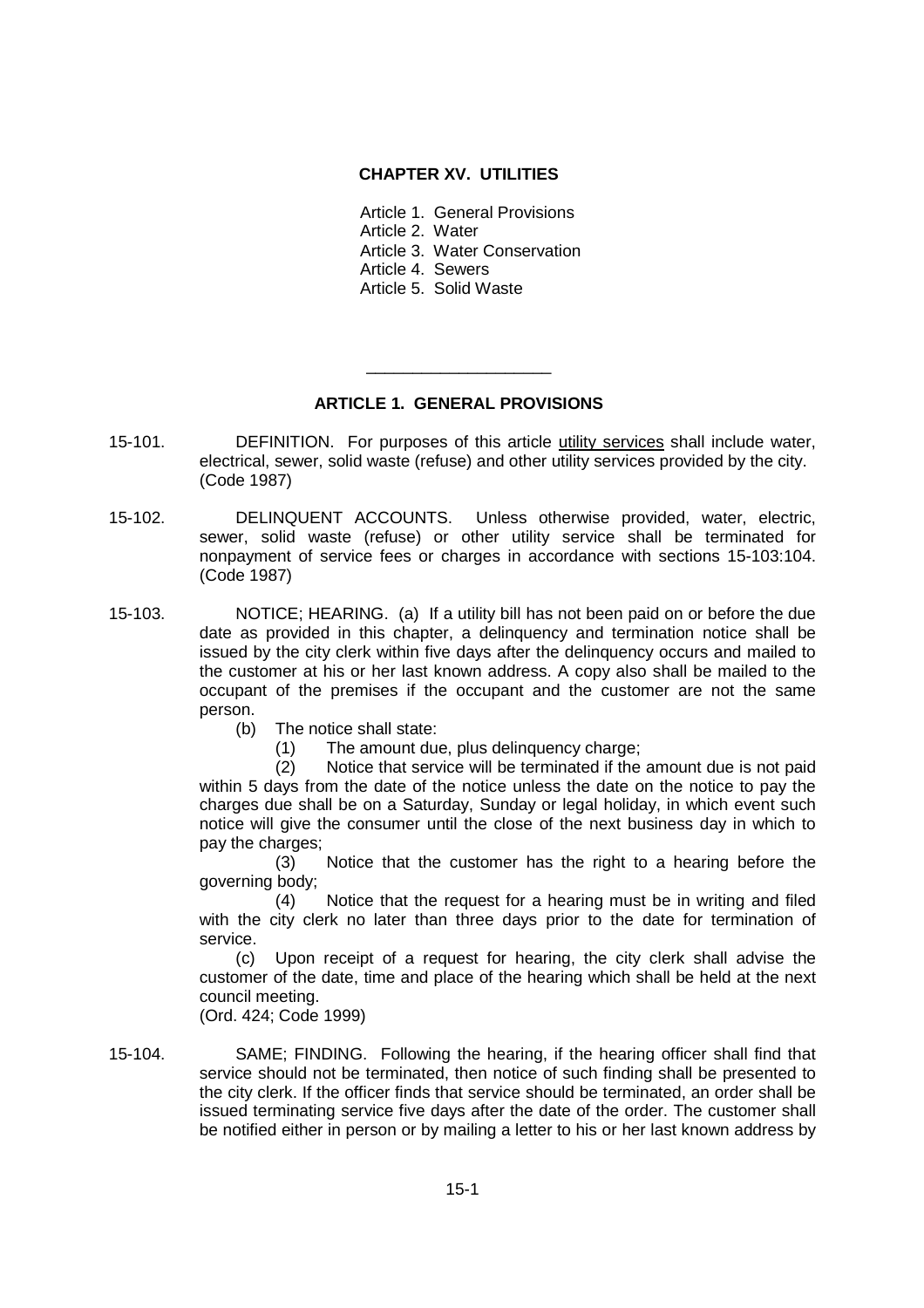certified mail, return receipt requested. However, if the order is made at the hearing in the presence of the customer, then no further notice need be given. The hearing officer has a right, for good cause, to grant an extension, not to exceed 10 days, for the termination of such service. (Code 1987)

15-105. RESERVED

### 15-106. RESERVED

15-107. LANDLORD LIABILITY. (a) Owners of premises served by utility service under this article shall be liable for payment of the costs of any utility service account delinquency arising from service provides to such premises, regardless of whether the utility service was furnished upon the application and request of the owner or lessee of the premises. This provision shall also apply when the premises are leased by or through an agent or other representative of the owner.

(b) In the event that a delinquency arises involving leased premises, in addition to the tenant, the owner or owner's agent shall be notified in writing of the delinquency of the lessee by first class regular mail within 10 days after the billing to the lessee becomes delinquent. Notice shall be sufficient if mailed to the last known address of the owner or owner's agent known to city personnel responsible for said mailing, after reasonable inquiry.

(c) If utility service is furnished to a leased premises on the application or request of the lessor of the premises, then all billings for utilities furnished to such leased premises shall be made directly to the lessor, and the lessor shall be fully liable for the cost of service finished.

(d) The city may collect the amount of the unpaid bill for utility services by any lawful means. Provided, however, that in no event may the city place a lien, as provided in subsection (b) of 15-106, on real estate of the lessor. (Code 2017)

#### 15-108. RESERVED

- 15-109. SAME; DEPOSITS. The petty cash fund shall be deposited in the regular depository bank of the city and paid out on the order of the city clerk by check which shall state clearly the purpose for which issued. (Code 2017)
- 15-110. SAME; VOUCHERS. Whenever the petty cash fund becomes low or depleted, the city clerk shall prepare vouchers covering expenses as have been paid from the petty cash fund and shall submit such vouchers together with the paid checks to the governing body for review and allowance of the amounts from the regular funds of the utilities. Warrants issued therefor shall be payable to the petty cash fund and shall be deposited therein to restore said petty cash fund to its original amount. (Code 2017)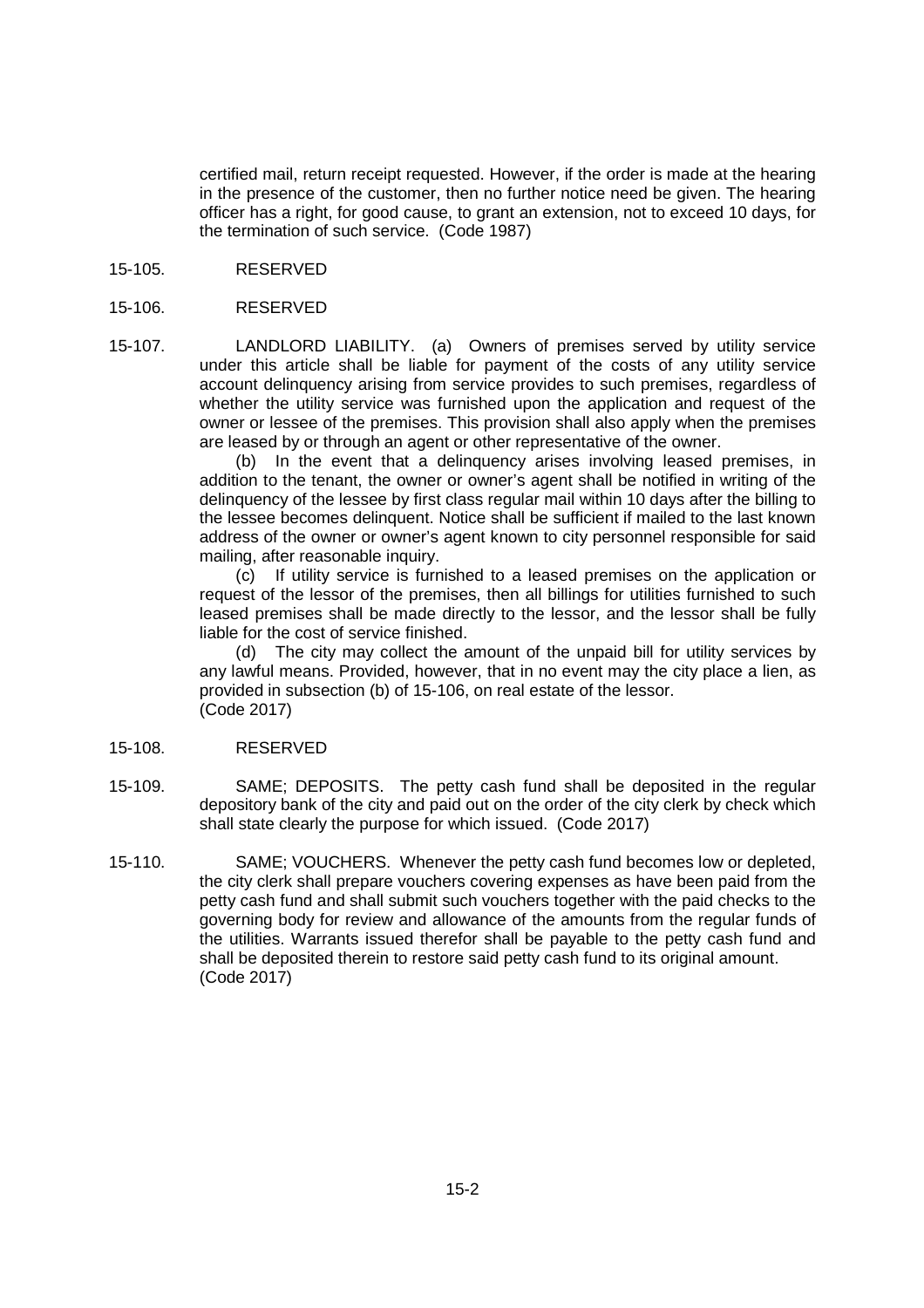#### **ARTICLE 2. WATER**

- 15-201. SUPERINTENDENT OF WATER AND SEWAGE. The general management, care, control and supervision of the city water system shall be in the superintendent of water and sewage, who shall be appointed by the mayor with the consent of the city council. (Ord. 425; Code 1999)
- 15-202. REGULATIONS. The furnishing of water to customers by the city through its waterworks system shall be governed by the regulations set out in this article. (Ord. 425; Code 1999)
- 15-203. CITY NOT LIABLE FOR INTERRUPTED SERVICE, RIGHT TO CUT OFF WATER, REPAIR. It is expressly stipulated that no claim shall be made against the city or the water department because of any break in the service or any damage arising from cutting off water to repair, mains, service lines, or to make connections due to frozen meters, or for any other purpose. The city reserves the right at any time, without notice, to shut off the water in the mains for the purpose of making repairs or extensions or for other purposes, and all persons having boilers within their premises, not supplied by tanks, but depending upon the pressure in the pipes to keep them supplied, are hereby cautioned against danger of collapse. Defective service lines must be promptly repairs; otherwise, the water may be shut off at the curb stop if leak is on private property or at the corporation stop if leaking on public property. (Ord. 425; Code 1999)
- 15-204. SERVICE NOT GUARANTEED. The city does not guarantee the delivery of water through any of its mains and connecting services at any time except only when its mains, pumping machinery, power service connection are in good working order, and the supply of water is sufficient for the usual demand of its consumers. (Ord. 425; Code 1999)
- 15-205. EVERY PROPERTY TO HAVE A SEPARATE CONNECTION. Each premise shall have a separate and distinct service connection and each service must have a separate meter and cut-off (valve); provided further that patrons of the water system shall not allow water to be taken from the premises, nor permit any connection to be made to the owner's service line without first obtaining written permission from the city. Water shall be used only on the premises to which the service is extended, and not more than one customer shall receive water through a single meter except by special written permission of the city. Any existing nonconforming service would be required to conform upon renewal of service. (Ord. 425; Code 1999)
- 15-206. SERVICE CONNECTIONS REQUIRED. (a) The owner of all houses, buildings, or properties used for human occupancy, employment, recreation, or other purpose, situated within the city abutting on any street, alley, or right-of-way in which there is now located or may in the future be located public water mains, is hereby required at his or her own expense to make connection to such public water main.

(b) Before any connection is made to the city's water system an application must be made in writing to the city clerk by the owner of the premises, or his or her authorized representative, for a permit to make such connection. (Ord. 425; Code 1999)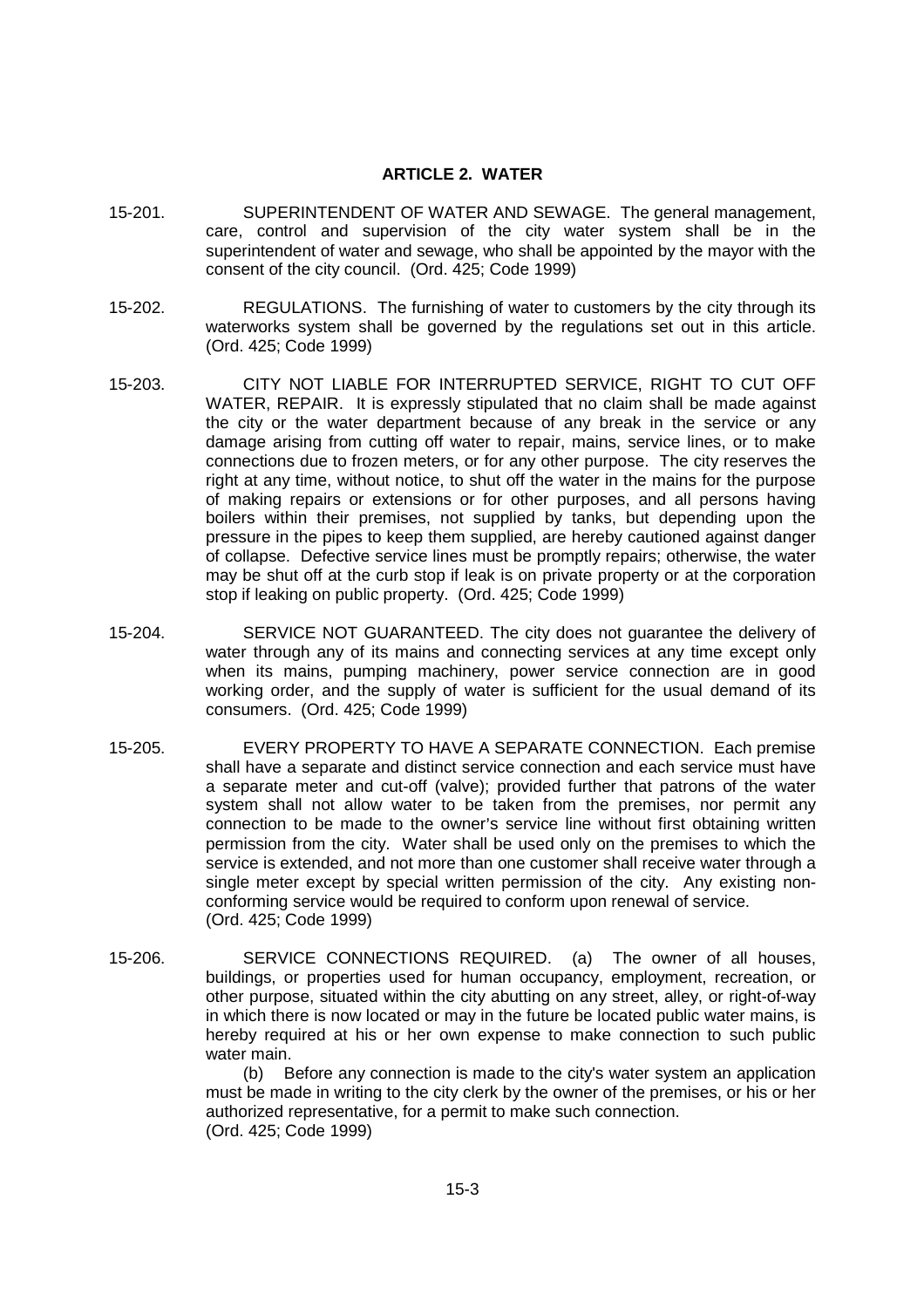- 15-207. APPLICATION FOR SERVICE. (a) Any person, firm or corporation desiring a connection with the municipal water system shall apply in writing to the city clerk, on a form furnished by the city for that purpose, for a permit to make the connection.
	- (b) The application shall:
	- (1) Contain an exact description including street address of the property to be served;
		- (2) State the size of tap required;
		- (3) State the size and kind of service pipe to be used;
		- (4) State the full name of the owner of the premises to be served;
		- (5) State the purpose for which the water is to be used;
		- (6) State any other pertinent information required by the city clerk;

(7) Be signed by the owner or occupant of the premises to be served, or his or her authorized agent.

(c) Each application for a connection permit shall be accompanied by payment of fees and/or costs specified in section 15-226. (Ord. 425; Code 1999)

- 15-208. CITY TO MAKE CONNECTIONS. All water main connections shall be tapped, street excavations made, corporation stops inserted, pipes installed from main to curb, curb stop installed, meters installed, and connections made only by city employees or a duly designated representative of the city. (Ord. 425; Code 1999)
- 15-209. TRENCHING AND BACKFILLING. All excavations made by a plumber and/or contractor in public grounds shall be kept open for no longer than is absolutely necessary to make the connections required. Further, all excavations shall be protected by suitable barriers and/or guards and lights as provided by the ordinances of this city. All backfilling of the excavations shall be thoroughly compacted and left in a condition satisfactory to the city or a duly authorized representative. Where such excavations is in an unsatisfactory condition, the superintendent of public works shall cause it to be repaired and the cost thereof shall be charged to the plumber and/or contractor, whose license will subsequently be suspended until the sum is paid in full to the city clerk. (Ord. 425; Code 1999)
- 15-210. CHARACTER OF PIPE FOR SERVICE CONNECTIONS. All service pipes installed on city side and the first three feet beyond the meter on the property side for the purpose of supplying municipal water shall be made of copper, or other suitable material approved by the city prior to being installed. The pipe shall be laid a minimum of 36 inches below the established grade. (Ord. 425; Code 1999)
- 15-211. CURB STOPS AND WASTE COCKS. There shall be a curb stop in every service line attached to the water mains, the same to be placed within the meter box, and placed on the city right-of-way or within one foot of the alley if the main is located in an alley. (Ord. 425; Code 1999)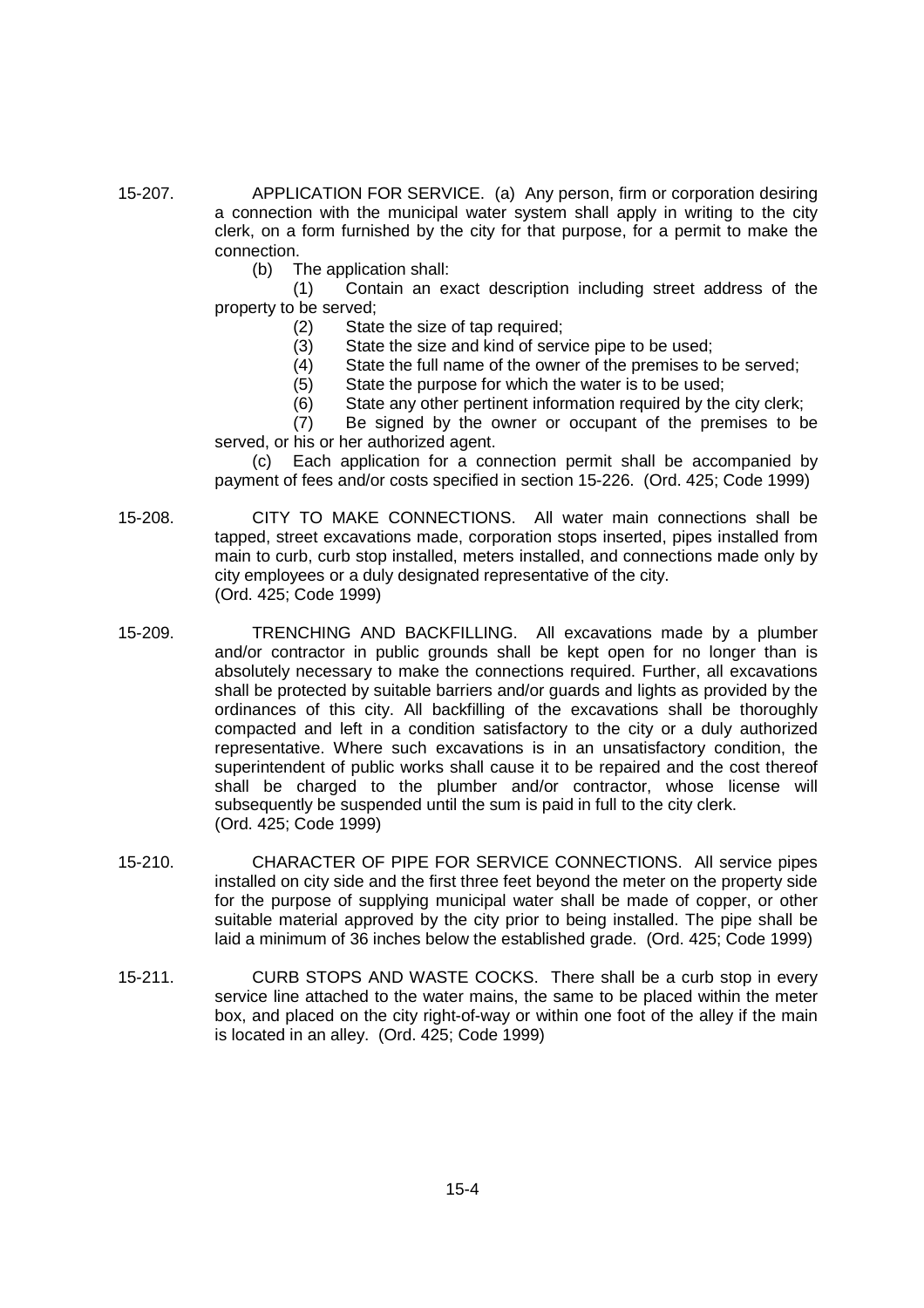- 15-212. LOCATION OF WATER SERVICE LINES AND METER INSTALLATIONS. All water service lines supplying water from the city property and all meter and meter installations shall be placed in the city right-of-way outside of the property line, or within one foot of the alley line if the main is located in an alley, unless specifically allowed by the city to place the meter on private property. (Ord. 425; Code 1999)
- 15-213. RELOCATION OR ADJUSTMENT OF WATER SERVICE LINES AND METER INSTALLATIONS. Upon the installation of a water service line or meter installation, any relocation or adjustment of the service and/or meter installation shall be at the customer's expense. (Ord. 425; Code 1999)
- 15-214. RESPONSIBILITY; CITY; PROPERTY OWNER. (a) On all water lines and taps, the city shall be responsible for running a line to the individual, person, firm or corporation's property line.

(b) The property owner is responsible for the cost of digging and laying of the water line to the city property; likewise, the owner is responsible for any damage which he, she, or it may cause in laying the water line through their property to the city property. (Ord. 425; Code 1999)

- 15-215. OWNERS TO KEEP PIPE IN ORDER. All persons taking water shall keep their own service pipes, stop cocks, and apparatus in good repair and protected from frost at their own expense, and shall prevent any unnecessary waste of water. No claim shall be allowed against the city by reason of the breaking or bursting of any service pipe or service cock. (Ord. 425; Code 1999)
- 15-216. MAINTENANCE OF PLUMBING; WASTING WATER. All water customers shall keep their own fixtures, service lines, and all other appurtenances in good repair and protected from damage at their own expense, and shall prevent all unnecessary waste of water, keeping all fixtures closed when not in use. (Ord. 425; Code 1999)
- 15-217. RESPONSIBILITY FOR WATER LINES AND METERS. The city's responsibility for meters and water lines stops at the property line. (Ord. 425; Code 1999)
- 15-218. WASTING WATER. (a) Water users shall prevent unnecessary waste of water and shall keep sprinklers, hydrants, faucets and all apparatus, including the service line leading from the property to the meter in good condition at their expense. Wasting water may include but is not limited to:

(1) Permitting water to escape down a gutter, ditch, or other surface drain;

(2) Failing to repair an irrigation system's malfunction; or

(3) Failing to repair a controllable water leak due to defective plumbing.

(b) It shall be a violation of this article and unlawful for any owner, occupant, or manager of real property served by the city water utility to waste water or to permit the willful waste of water to occur.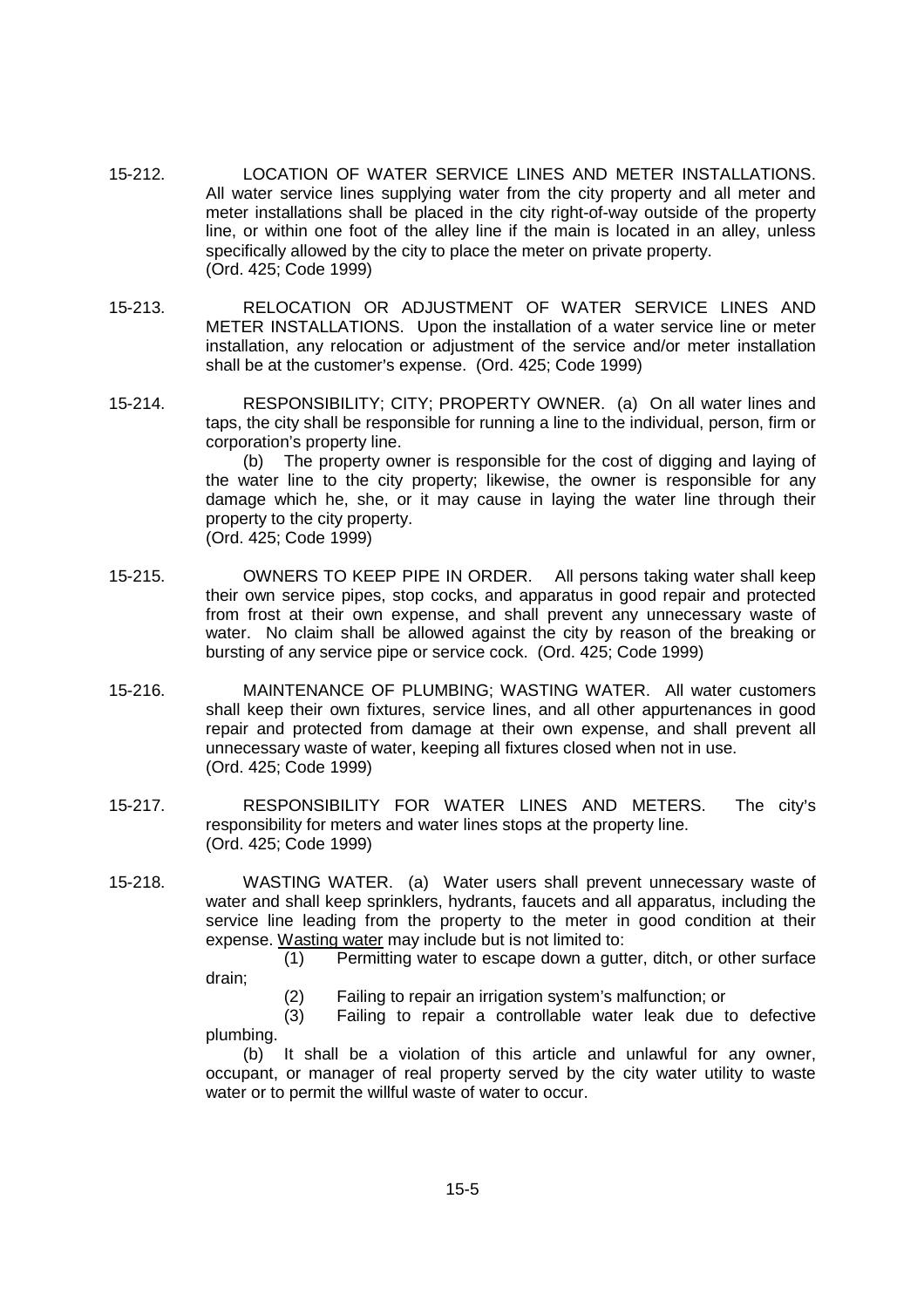(c) In the event of a violation of this section, the superintendent of water, or such other person as may be designated by the city, shall give written notice of the violation and opportunity for hearing in accordance with section 15-308.

(d) The penalties for violating this section shall be the same as those set forth in section 15-308. (Code 2017)

15-219. VIOLATIONS, DISCONNECTIONS AND PENALTIES. (a) If the city official or officials charged with implementation and enforcement of a water supply emergency resolution learn of any violation of any water use restrictions imposed pursuant to this division, a written notice of the violation and discontinuation of service shall be affixed to the property where the violation occurred and mailed to the consumer of record and any other person known to the city who is responsible for the violation or its correction. The notice shall describe the violation and order that it be corrected, cured or abated immediately or within such specified time as the city determines is reasonable under the circumstances, calculated from the date the notice is mailed or affixed. If the order is not complied with, the city may terminate water service to the customer subject to the procedure set forth in this code.

> (b) In the event water service is terminated pursuant to this section, fees for the resumption of service will be charged in accordance with the provisions of section 15-226 of this code.

> (c) Any consumer may also be charged with violation of this division and prosecuted in municipal court. Any person so charged and found guilty in municipal court of violation the provisions of this division shall be guilty of a misdemeanor. (Ord. 425; Code 1999)

- 15-220. CROSS CONNECTIONS PROHIBITED. No person shall make or permit to be made a cross connection whereby a private, auxiliary, or emergency water supply other than the regular public water supply of the city may enter the supply or distribution system of the municipality, unless such private, auxiliary or emergency water supply and the method of connection and use of such supply shall have been approved by the water superintendent and the Kansas Department of Health and Environment. (Ord. 425; Code 1999)
- 15-221. SAME; PROTECTIVE BACKFLOW DEVICES REQUIRED. Approved devices to protect against backflow or backsiphonage shall be installed at all fixtures and equipment where backflow and/or backsiphonage may occur and where there is a hazard to the potable water supply in that polluted water or other contaminating materials may enter into the public water supply. Any situation in which a heavy withdrawal of water, such as a sudden break in the main or water being used from a fire hydrant, may cause a negative pressure to develop which could lead to backsiphonage of polluted water into the system shall be improper and must be protected by approved backflow preventive valves and systems as determined by the superintendent. (Code 2017)
- 15-222. SAME; INSPECTION. The city utility superintendent or other designee of the governing body shall have the right of entry into any building or premises in the city as frequently as necessary in his or her judgment in order to ensure that plumbing has been installed in accordance with the laws of the city so as to prevent the possibility of pollution of the water supply of the city. (Code 2017)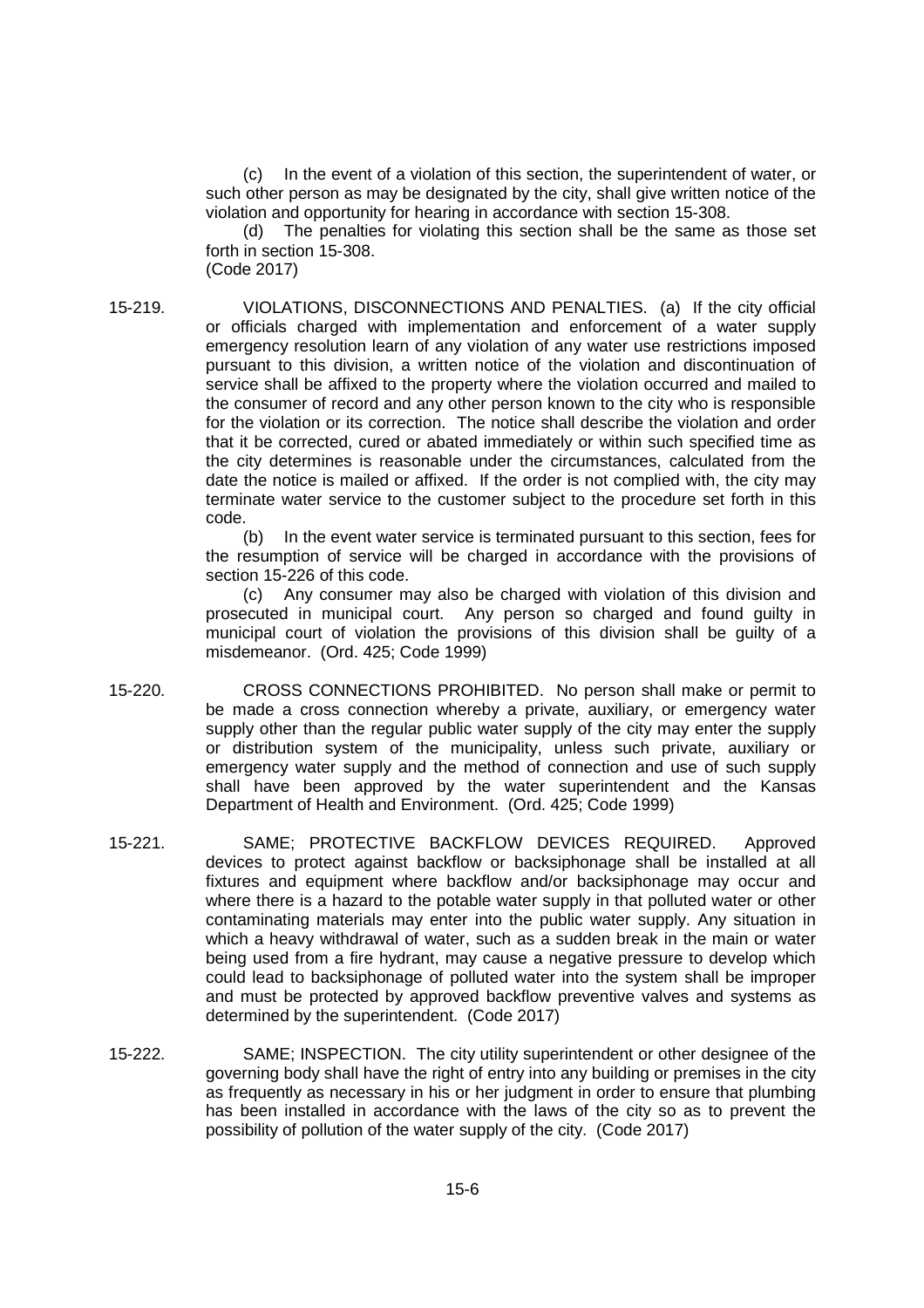- 15-223. SAME; PROTECTION FROM CONTAMINANTS. Pursuant to the city's constitutional home rule authority and K.S.A. 65-163a, the city by its utility superintendent may refuse to deliver water through pipes and mains to any premises where a condition exists which might lead to the contamination of the public water supply system and it may continue to refuse the delivery of water to the premises until that condition is remedied. In addition, the city utility superintendent may terminate water service to any property where the cross connections or backsiphonage condition creates, in the judgment of the superintendent, an emergency danger of contamination to the public water supply. (Code 2017)
- 15-224. CHECK VALVES. Check valves are required on all connections to steam boilers or on any other connection deemed necessary by the water superintendent. Safety and relief valves shall be placed on all boilers or other steam apparatus connected with the water system where the steam pressure may be raised in excess of 40 pounds per square inch. (Ord. 425; Code 1999)
- 15-225. NON-ESSENTIAL USE; WATER METERS. Water meters for non-essential water supply shall be installed only if a backflow prevention device approved by the city is installed with or included with the lawn sprinkler system or other nonessential water supply device. (Ord. 425; Code 1999)
- 15-226. PROHIBITED ACTS. It shall be a violation of this article for any unauthorized person to:

(a) Perform any work upon the pipes or appurtenances of the city's waterworks system beyond a private property line unless such person is employed by the city;

(b) Make any connections with any extension of the supply pipes of any consumer without written permission to do so having been first obtained from the governing body;

(c) Remove, handle or otherwise molest or disturb any meter, meter lid, cutoff, or any other appurtenances to the water system of the city; (Ord. 425; Code 1999)

- 15-227. UNLAWFUL USE OF WATER. It shall be unlawful for any person to take or use water from the waterworks of the city without notice to the water department and without payment for the same as provided by the rules and regulations contained herein. No person shall turn on or shut off the water at any valve, curb stop, corporations stop, or other places regulating the supply of water to any premises or part of the waterworks system except duly authorized employees of the department or persons authorized to do so by the city clerk. (Ord. 425; Code 1999)
- 15-228. UNAUTHORIZED SERVICE. It shall be unlawful for any person, firm, or corporation, other than duly authorized city officials or employees to turn water on or off at the water meter or curb cock shut off, with a key or in any other manner, without first obtaining written permission from the mayor or the city council. (Ord. 425; Code 1999)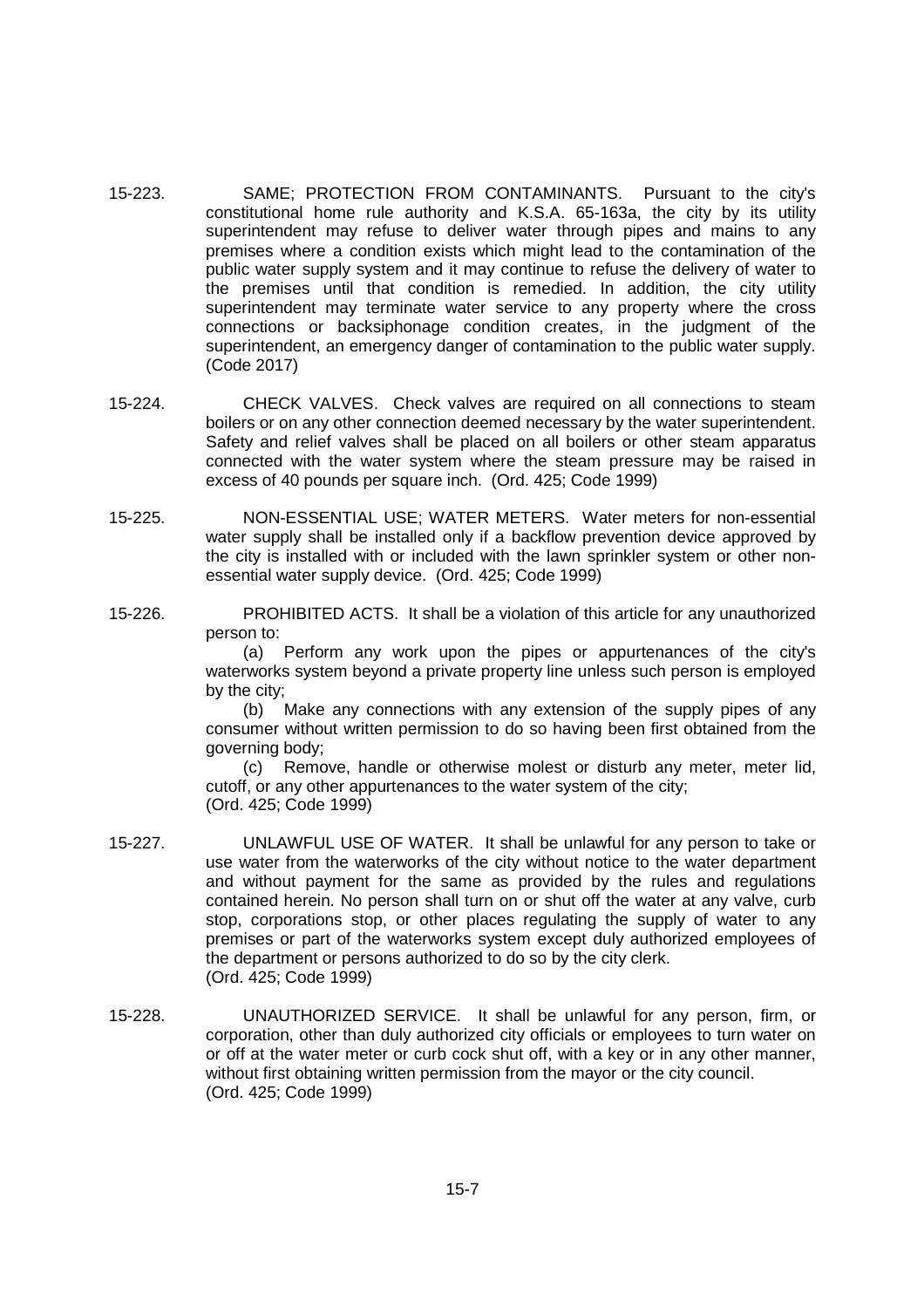15-229. CONNECTION FEES. The fees for connection to the city waterworks system shall be as follows:

> (a) For connecting water main with three-fourths inch tap, three-fourths inch service line and installing three-fourths inch meter - \$650 plus tax.

> (b) For connecting water main with larger than three-fourths inch tap, service line or meter - \$300 plus the cost of all parts, materials and tax.

> (c) For late fees  $-$  \$1 or 10% (whichever is greater) of outstanding balance of water/sewer bill.

> (d) For meter test for accuracy  $-$  \$25 if meter is determined to be at least 97% accurate.

> (e) For pressure checks  $-$  \$15 if pressure is determined to be at least 25 psi.

(f) For turn of f/on due to nonpayment  $-$  \$20 each.

- (g) For normal turn of  $f$ /on  $-$  \$5 each.
- (h) For turn of f/on after hours  $-$  \$20 each.

 $(i)$  The connection fee is for the right to connect to the city's water system, and is in addition to any installation charges currently levied, or that might be levied in the future, for actual labor, materials, and administrative costs associated with making water taps and setting water meters.

(j) Any structure, whether new or existing, located outside the city limits, shall pay a connection charge double that set forth in subsection (a), upon their initial connection to the water service of the city.

(k) The connection charges set forth above shall be due and payable at the time a building permit is issued for the structure, or in the case where no building permit is required, shall be due and payable before the connection is effectuated. (Ord. 678; Code 2017)

- 15-230. WATER TO BE METERED. All water sold by the municipal water system of the city shall be measured by an approved meter unless supplied under special contract according to established rates as approved by the city commission. (Ord. 425; Code 1999)
- 15-231. METERS. The city shall install and maintain all meters connected with the municipal water system. Meters shall be tested before being set and at any other time thereafter when they appear to be measuring incorrectly. If at any time the customer desires to have the meter tested for accuracy, the same shall be done by the city and a fee of \$25 charged to the customer if and only if the meter registers 97% or more accurate. If a meter registers less than 97% accurate, the meter shall be replaced or repaired and no fee will be assessed to the customer. Pressure checks shall be done at a cost of \$15. There will be no charge for any check when the pressure reading is less than 25 psi at the meter. (Ord. 425; Code 1999)
- 15-232. TAMPERING WITH CITY PROPERTY DELIVERING WATER. It shall be unlawful for any person to break the seal of any meter, to alter the register or mechanism of any meter, or to make any outlet or connection in any manner so that water supplied by the city may be used or wasted without being metered. It shall be unlawful for any person except an authorized employee of the water department to turn any curb cock on or off. (Ord. 425; Code 1999)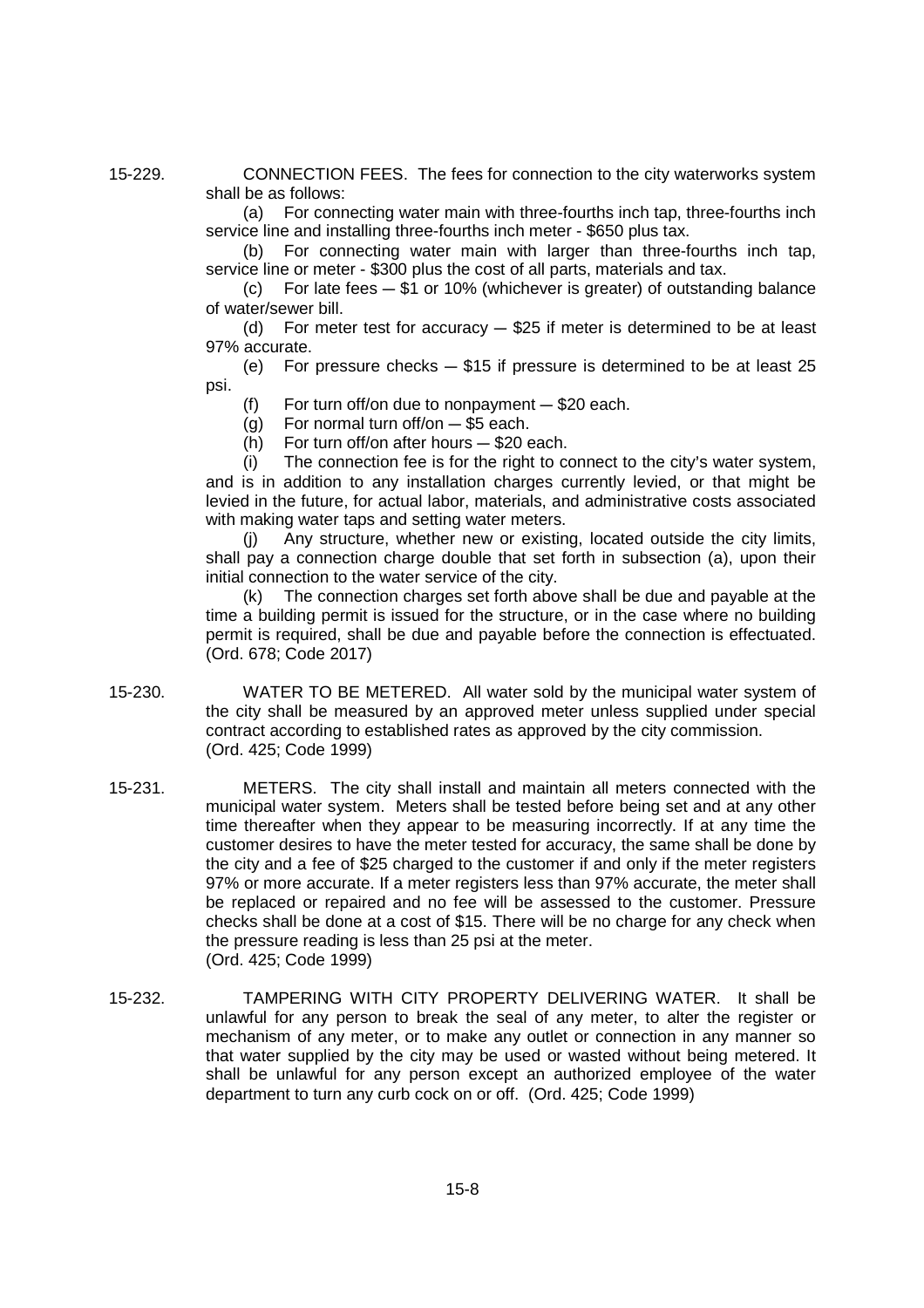- 15-233. INTERFERING PROHIBITED. The filling up of valves or shut off boxes along the streets by anyone except the superintendent of waterworks or someone authorized by him or her is hereby prohibited and it shall be unlawful for anyone to throw or place or cause to be thrown or placed in the reservoir or wells of the city waterworks or immediately above the same, any substance, matter or thing whatever. (Ord. 425; Code 1999)
- 15-234. LEAKS PROHIBITED; PENALTY. (a) It shall be unlawful for any person not to repair a broken water line on their own property. Any person who fails to repair their own water line after receiving a two day written notice from the city shall upon conviction thereof be fined an amount not to exceed \$5 per day for the first three days after receipt of the notice, and \$20 per day for each and every day thereafter.

(b) No allowances shall be made for water used or lost through leaks, carelessness, neglect or otherwise after the same has passed through the meter. However, every customer shall have the right to appeal to the city from water bill or meter reading which he or she may consider excessive. (Ord. 425; Code 1999)

- 15-235. EMPLOYEES TO HAVE ACCESS. All officers and persons employed by the city, and every person delegated by them for that purpose, shall have free access at all reasonable hours where water is used to examine pipes and fixtures and to ascertain whether there is an unnecessary waste of water. (Ord. 425; Code 1999)
- 15-236. RIGHT OF ACCESS. Authorized employees of the city may enter upon any premises at reasonable hours for the purpose of reading the meter or servicing or inspecting meters or water lines. (Ord. 425; Code 1999)
- 15-237. RIGHT OF ENTRY; READING FOR BILLING PURPOSES; REREADS. The city clerk or duly authorized persons may enter any premises supplied with water service in order to inspect or repair water facilities, meters, pipes, or fixtures or to investigate the use of water or to obtain meter readings. All rereads will be performed at the rate of \$10 each. There will be no charge if the reading is found to be in error. (Ord. 425; Code 1999)
- 15-238. TO BE ACCESSIBLE, UNOBSTRUCTED. The occupant of any building or premises or customer of service therefor or premises where a meter is located shall keep the meter free from all obstructions so that it is at all times conveniently accessible for reading, inspecting, or repairing. Where a water meter is inaccessible due to the non-cooperation of the customer, the city clerk may require that the meter be moved to a location designated by the city clerk at the expense of the property owner. The city is authorized to remove by towing or other reasonable method any vehicle or other obstruction which interferes with accessibility to the meter for reading, inspecting, or repairing. The costs of such removal shall be itemized on a statement prepared by the city to the customer, and customer shall pay the same within five working days thereafter or services will be terminated for nonpayment. Offenders for this violation will also be assessed a \$25 additional fine. (Ord. 425; Code 1999)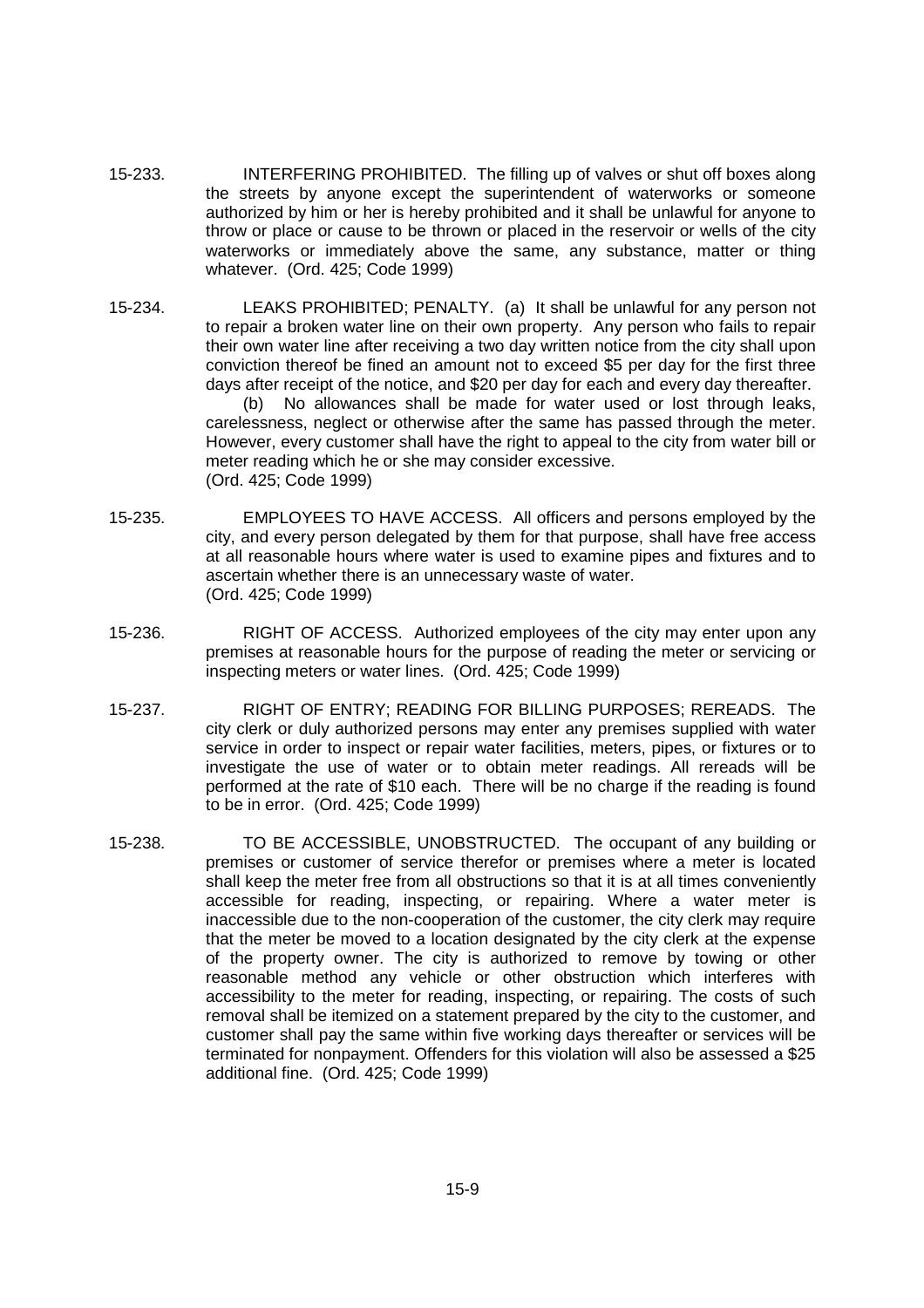- 15-239. CUSTOMER RESPONSIBLE FOR DAMAGE. Whether a meter setting is located in a building, an approved meter box or housing in the parking or sidewalk or elsewhere, the customer or owner of the property in which such meter is placed shall be responsible for its protection and preservation and any damage sustained to such meter setting. The cost of the repairs shall be itemized on a statement prepared by the city to the customer, and customer shall pay the same within five working days thereafter or services will be terminated for nonpayment. (Ord. 425; Code 1999)
- 15-240. DAMAGE BY HOT WATER, STEAM, IMPROPER THAWING. Whenever a meter is damaged by hot water or steam or by an improper method of thawing when frozen, except by authorized city personnel, the cost of the repairs shall be itemized on a statement prepared by the city to the customer, and customer shall pay the same within five working days thereafter or services will be terminated for nonpayment. (Ord. 425; Code 1999)
- 15-241. WATER ACCOUNTS. The city clerk shall be the collector of accounts due the city for the sale of water service and shall prepare the monthly bill of all such accounts from meter readings supplied by employees of the department. The city clerk shall keep separate accounts with each customer showing complete transactions between the city and each customer. The city clerk shall keep a separate water fund, sales tax account, a customer's deposit account, and such other funds and/or accounts as may be required by an ordinance or law. (Ord. 425; Code 1999)
- 15-242. TAX EXEMPTION STATUS; WATER ACCOUNTS, FORMS TO BE FILED. All persons requesting a tax exempt status on monthly water accounts due the city shall be required to fill out and file with the city clerk a form which will be available at the office of the city clerk; provided, however, no tax exemption status will be given to any person that does not meet the qualifications as set forth in K.S.A. 79- 3606. (Ord. 425; Code 1999)
- 15-243. WATER RATES WITHIN THE CITY; MONTHLY MINIMUM CHARGE. Each customer registered with the city clerk to receive municipal water service will be billed on a monthly basis a minimum charge based on the customer's meter size. The minimum charge will include all water used up to and including 2,000 gallons per billing cycle. The monthly minimum charges for each meter size are as follows:
	- (a)  $5/8$ " x 3/4" meter size: \$13.78 monthly minimum charge.
	- (b) 3/4" meter size: \$20.66 monthly minimum charge.
	- (c) 1" meter size: \$34.44 monthly minimum charge.
	- (d) 1  $\frac{1}{2}$ " meter size: \$68.88 monthly minimum charge.
	- (e) 2" meter size: \$110.20 monthly minimum charge.

(Ord. 700; Code 2017)

15-244. MONTHLY RATES FIXED. All water usage over and above 2,000 gallons shall be billed monthly at a rate of \$2.41 per 1,000 gallons (\$0.00241 per gallon). In addition to the above rates, a surcharge of \$0.032 per 1,000 gallons will be assessed for all water sold at retail for the purposes of financing the state water plan. (Ord. 700; Code 2017)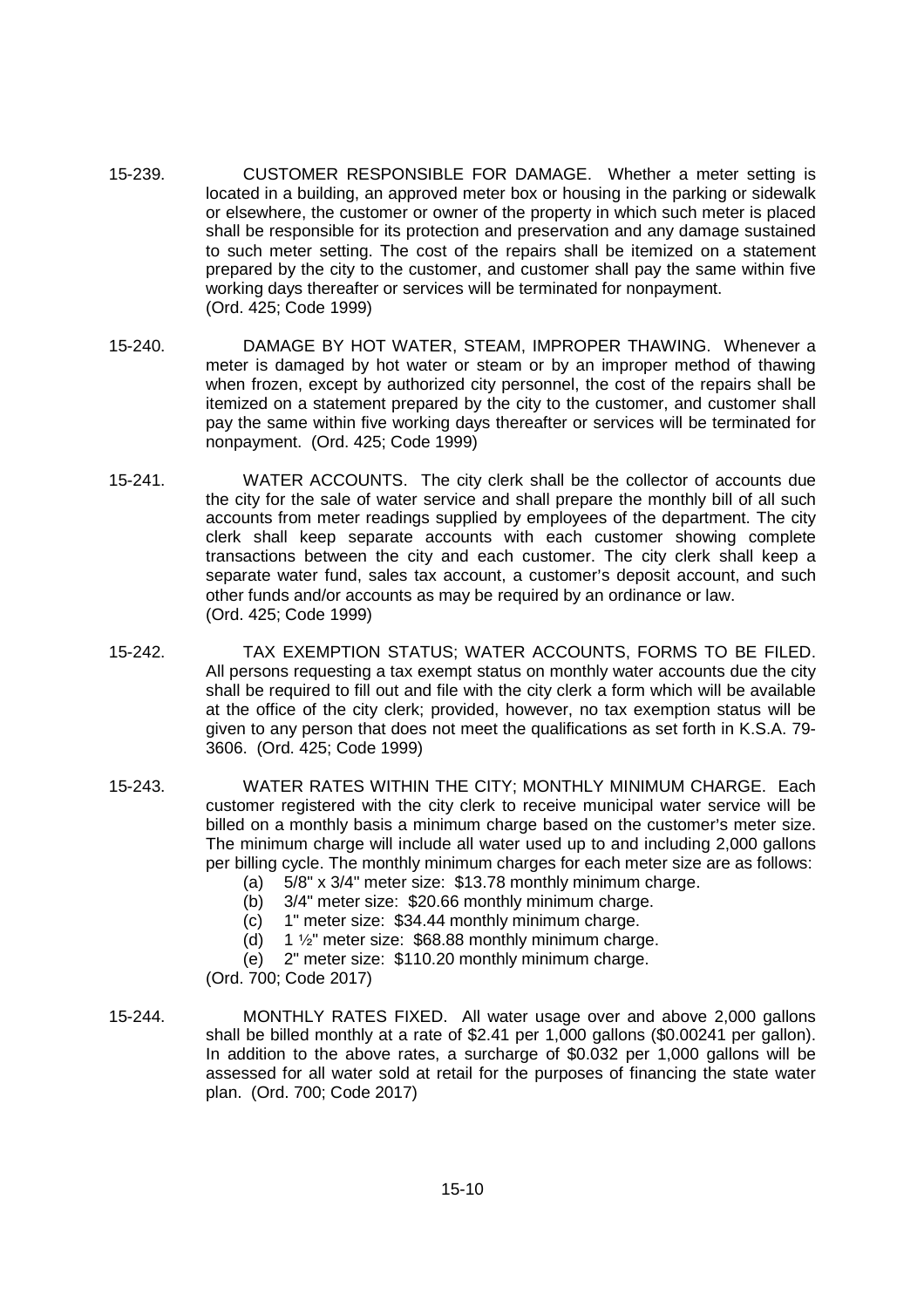- 15-245. WATER RATES OUTSIDE THE CITY; MONTHLY MINIMUM. Except for rural water districts, each customer registered with the city clerk to receive municipal water service will be billed on a monthly basis a minimum charge based on the customer's meter size. The minimum charge will include all water used up to and including 2,000 gallons per billing cycle. The monthly minimum charges for each meter size are as follows:
	- (a) 5/8" x 3/4" meter size: \$27.55 monthly minimum charge.
	- (b) 3/4" meter size: \$41.33 monthly minimum charge.
	- (c) 1" meter size: \$68.88 monthly minimum charge.
	- (d) 1  $\frac{1}{2}$ " meter size: \$137.75 monthly minimum charge.
	- (e) 2" meter size: \$220.40 monthly minimum charge.

(Ord. 700; Code 2017)

- 15-246. MONTHLY RATES FIXED OUTSIDE THE CITY. Except for rural water districts, all water usage over and above 2,000 gallons shall be billed monthly at a rate of \$4.82 per 1,000 gallons (\$0.00482 per gallon). In addition to the above rates, a surcharge of \$0.032 per 1,000 gallons will be assessed for all water sold at retail for the purposes of financing the state water plan. (Ord. 700; Code 2017)
- 15-247. CHARGE WHEN METER FAILS TO REGISTER; ESTIMATE, INCLEMENT WEATHER. In case any meter fails to register for any cause and/or when outdoor conditions prevent reading of the meter, as determined by the city clerk or designee, the amount charged for water during such period shall be estimated by the city clerk, such estimate to be based on the average amount registered during a like preceding period and such other information as is available. (Ord. 425; Code 1999)
- 15-248. PAYABLE MONTHLY. Each water bill shall be payable in full upon the rendering of such bill and if not paid on or before the specified due date a shown on the bill, such bill shall be considered delinquent and subject to a delinquency penalty. Payments for water bills shall be made at Ogden City Hall. (Ord. 641; Code 2017)
- 15-249. DELINQUENCY PENALTY. All bills unpaid by the date printed on the billing shall be considered delinquent and subject to an additional charge of \$1 or 10%, whichever is greater, on the gross amount of the billing. (Ord. 425; Code 1999)
- 15-250. DELINQUENCY; TERMINATION. If the rendered bill and delinquency penalty are not paid within seven calendar days after the bill is declared delinquent, then service shall be terminated. If the designated termination date falls on a Friday or on a legal holiday, then the termination of services shall occur on the next business day. (Ord. 680; Code 2017)
- 15-251. WATER DEPARTMENT NOT RESPONSIBLE FOR DELIVERY OF BILLS. The water department does not assume the responsibility for speedy and safe delivery of, or failure to receive bill; further, it shall be the customer's duty to notify the city water department within a reasonable amount of time of any change in billing address. The amount owned may be obtained from the water department office. (Ord. 425; Code 1999)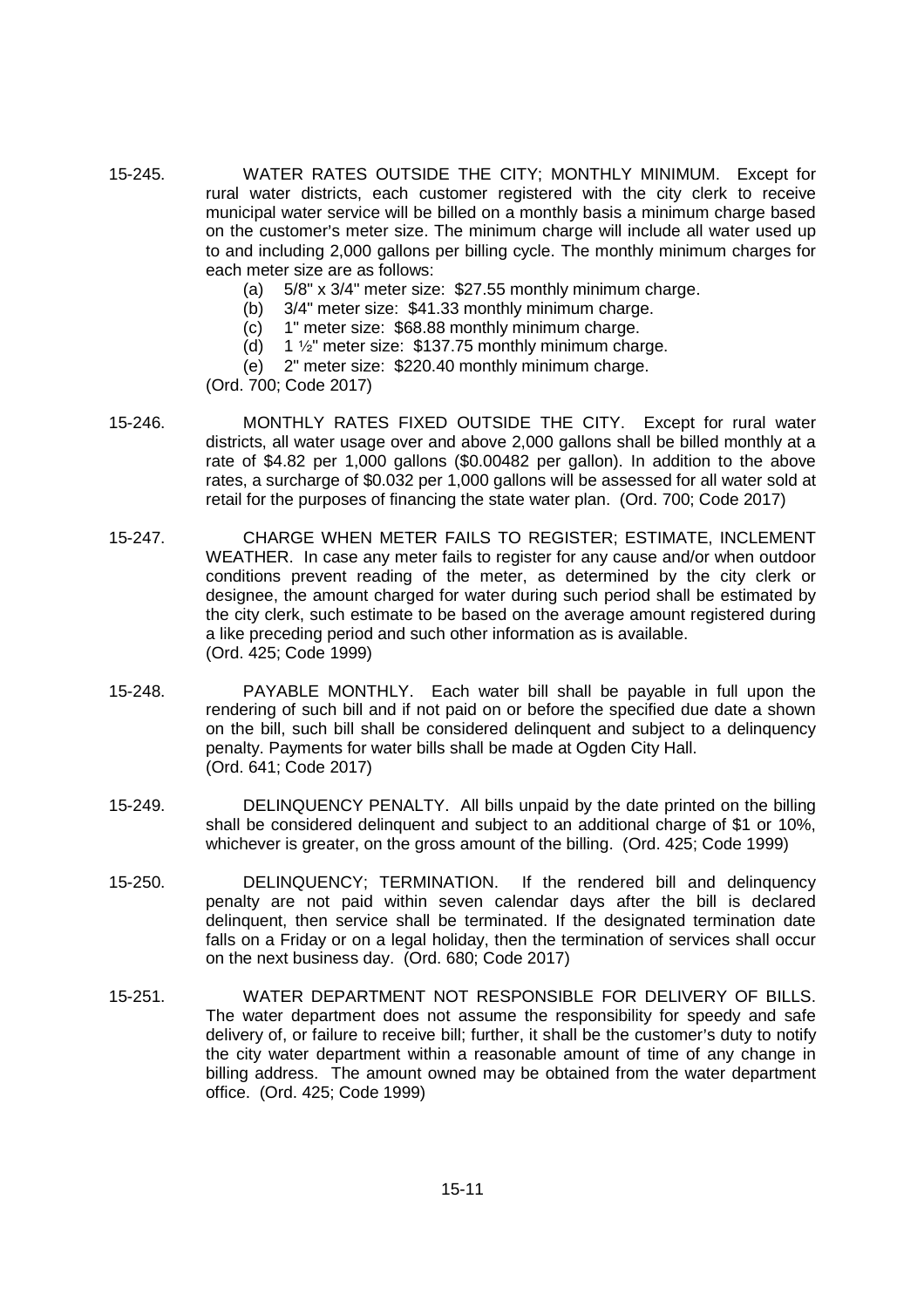- 15-252. CUSTOMER NOTIFICATION OF CANCELLATION OF SERVICE. It shall be the duty of each customer registered with the city clerk to receive city water service to notify the city of a cancellation of city water service to the customer's premises. All notification of cancellation shall be made either in person at the city clerk's office by written letter stating the same, or by the telephone. (Ord. 425; Code 1999)
- 15-253. SERVICE NOT TO BE FURNISHED UNTIL ACCOUNTS PAID. Whenever any customer of water shall move from one location or premises to another in the city, or whenever water is turned off at any premises on account of the failure of the customer to pay the water charges for water used on any such premises, or whenever any customer or applicant for water service is indebted to the water department of the city for any water service previously furnished to the customer either at the premises for which the application is made or at any other place in the city, the city clerk shall refuse to turn on or authorize the turning on of water for any such customer or applicant at any place until all previous charges due to the city for whatever premises, have been fully paid by such customer or applicant, and all other requirements and charges whether in the nature of penalties, shut off or turn of charges, or deposits, shall have been paid, and no applicant or customer shall be entitled to have water turned on at any premises until all such changes have been fully paid and such requirements been followed. (Ord. 425; Code 1999)
- 15-254. NOTICE OF TERMINATION OF SERVICES FOR NON-SUFFICIENT FUNDS CHECKS. Upon receiving a non-sufficient funds change, the city clerk shall notify the customer that payment has not been received and that if the NSF check is not redeemed within five working days of the mailing of the notice, service will be terminated. Service shall not be restored until the check amount, service charge, and other charges are paid in full by cash or money order. (Ord. 425; Code 1999)
- 15-255. DISCONNECTION, RECONNECTION CHARGE. Whenever water services are disconnected due to non-payment, then the reconnection shall only occur upon payment of the account in full. Additionally, reconnection under these circumstances shall only be done during the City's normal business hours. (Ord. 641; Code 2017)
- 15-256. PENALTIES. Any person who shall continue any violation of sections 15 101:255 beyond the time limit provided for in sections 15-248:250 shall be guilty of a misdemeanor, and on conviction thereof shall be fined in an amount not exceeding \$100 for each violation, or a jail sentence not exceeding 30 days, or by both such fine and incarceration. If the conviction is for a violation committed after a first conviction, punishment shall be a fine not exceeding \$300 per day of such violation, together with imprisonment of not more than 90 days as may be assessed by the court for each day of violation. Each day in which such violation shall continue shall be deemed a separate offense. Any person violating any of the provisions of this article shall become liable to the city for any expense, loss, fines, penalties, damages, or attorney fees occasioned by the city, by reason of such violation. (Ord. 425; Code 1999)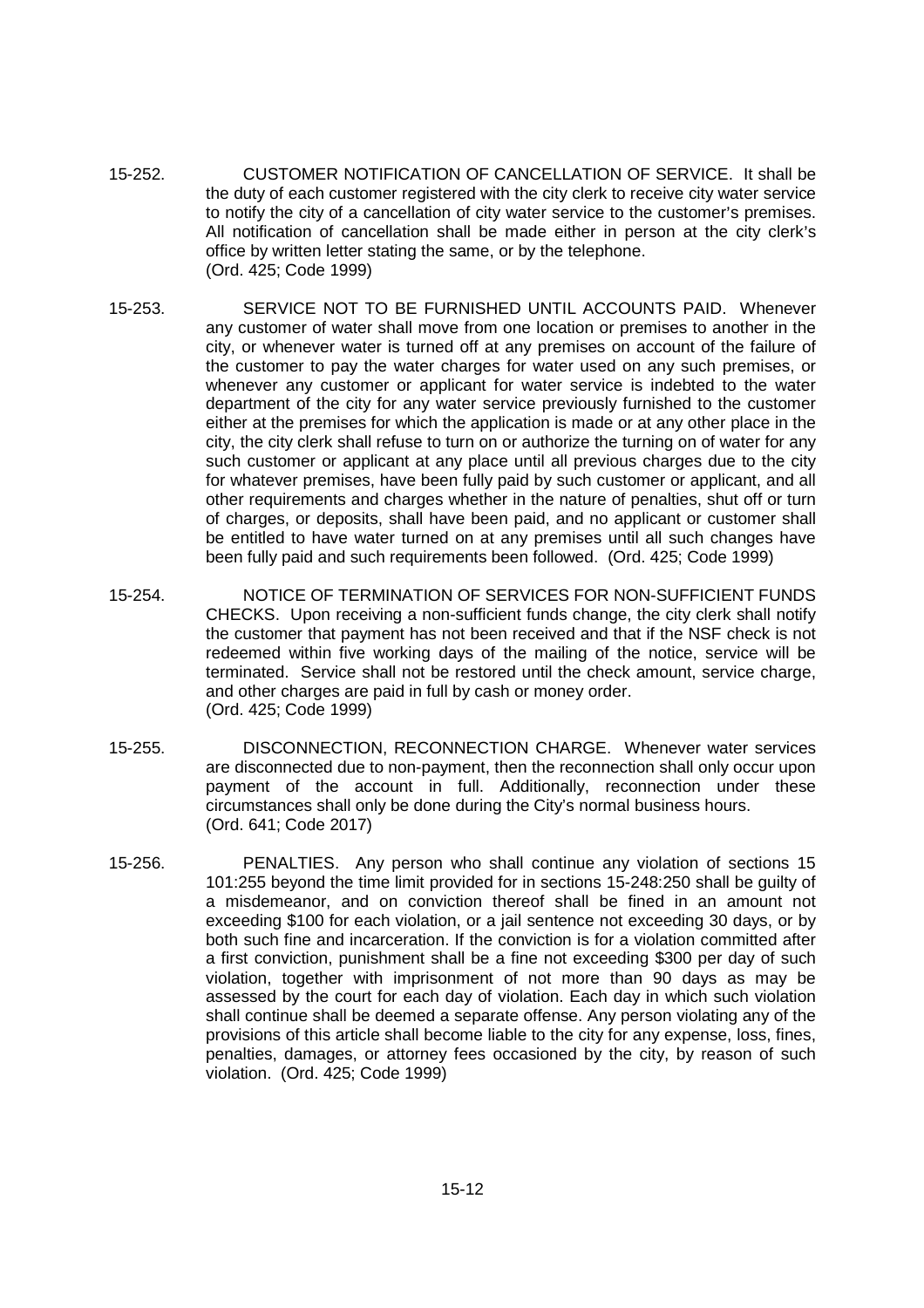### **ARTICLE 3. WATER CONSERVATION**

15-301. PURPOSE. The purpose of this article is to provide for a progressive water supply conservation program, including the declaration of a water supply watch, warning or emergency and the implementation of voluntary and mandatory water conservation measures throughout the City in the event such a watch, warning or emergency is declared by the governing body of the city. (Ord. 688; Code 2017)

15-302. DEFINITIONS. (a) Water shall mean water available to the City of Ogden, Kansas for treatment by virtue of its water rights or any treated water introduced by the city into its water distribution system, including water offered for sale at any coin-operated site.

> (b) Customer shall mean the customer of record using water for any purpose from the city's water distribution system and for which either a regular charge is made or, in the case of coin sales, a cash charge is made at the site of delivery.

> (c) Waste of Water includes, but is not limited to (1) permitting water to escape down a gutter, ditch, or other surface drain; or (2) failure to repair a controllable leak of water due to defective plumbing.

(d) The following classes of uses of water are established:

Class 1: Water used for outdoor watering, either public or private, for gardens, lawns, trees, shrubs, plants, parks, golf courses, playing fields, swimming pools or other recreational areas; or the washing of motor vehicles, boats, trailers, or the exterior of any building or structure.

Class 2: Water used for any commercial or industrial, including agricultural, purposes; except water actually necessary to maintain the health and personal hygiene of bona fide employees while such employees are engaged in the performance of their duties at their place of employment.

Class 3: Domestic usage, other than that which would be included in either classes 1 or 2.

Class 4: Water necessary only to sustain human life and the lives of domestic pets and maintain standards of hygiene and sanitation. (Ord. 688; Code 2017)

15-303. DECLARATION OF WATER WATCH. Whenever the governing body of the city finds that conditions indicate that the probability of a drought or some other condition causing a major water supply shortage is rising, it shall be empowered to declare, by resolution, that a water watch exists and that it shall take steps to inform the public and ask for voluntary reductions in water use. Such a watch shall be deemed to continue until it is declared by resolution of the governing body to have ended. The resolutions declaring the existence and end of a water watch shall be effective upon their publication in the official city newspaper. (Ord. 688; Code 2017)

15-304. DECLARATION OF WATER WARNING. Whenever the governing body of the city finds that drought conditions or some other conditions causing a major water supply shortage are present and supplies are starting to decline, it shall be empowered to declare by resolution that water warning exists and that it will recommend restrictions on nonessential uses during the period of warning. Such a warning shall be deemed to continue until it is declared by resolution of the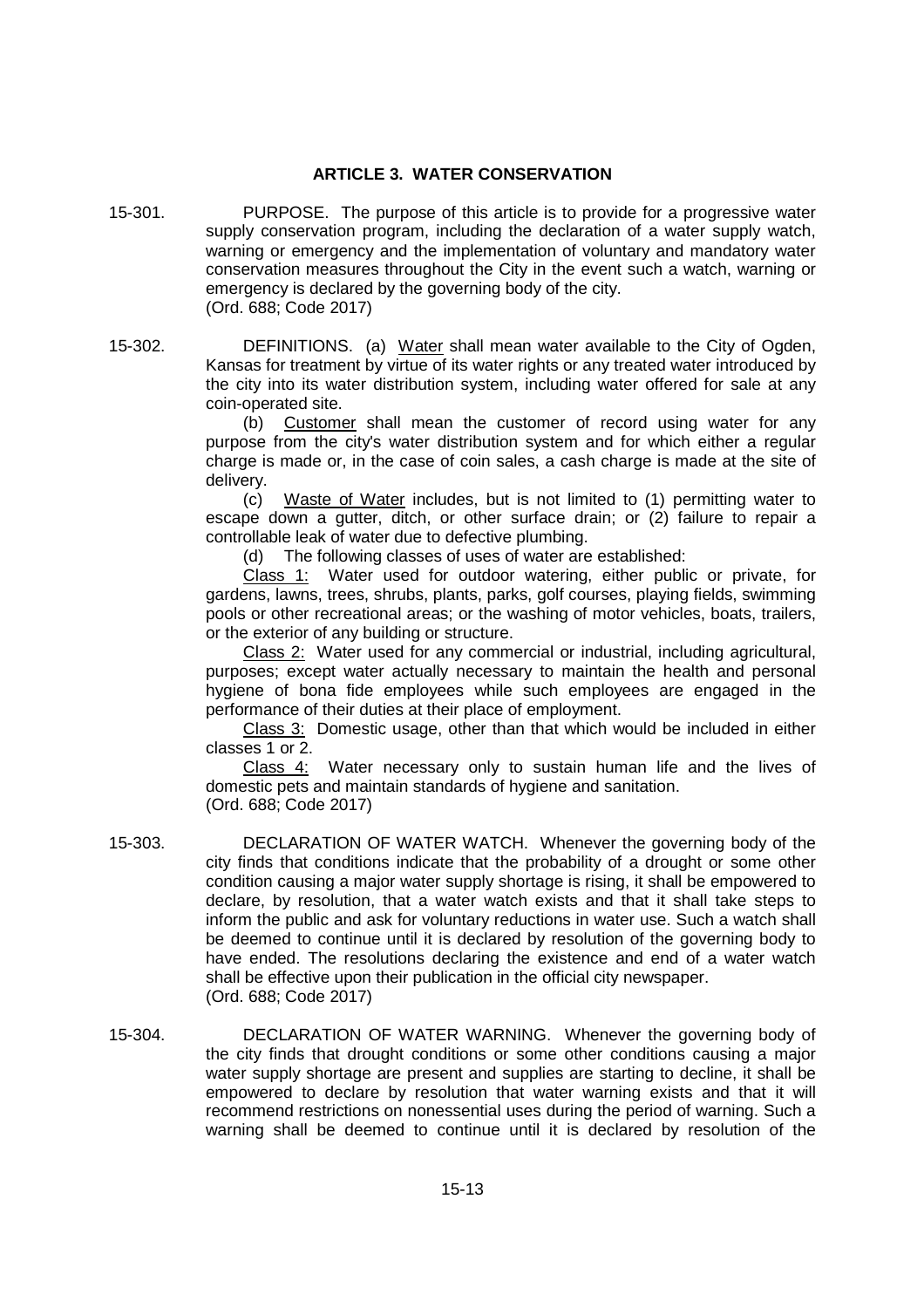governing body to have ended. The resolutions declaring the beginning and ending of the water warning shall be effective upon their publication in the official city newspaper. Pursuant to the approval of the Chief Engineer, Division of Water Resources, Kansas Department of Agriculture, the recommended restrictions on nonessential user may be extended to private wells within the City limits. (Ord. 688; Code 2017)

- 15-305. DECLARATION OF A WATER EMERGENCY. Whenever the governing body of the city finds that an emergency exists by reason of a shortage of water supply needed for essential uses, it shall be empowered to declare by resolution that a water supply emergency exists and that it will impose mandatory restrictions on water use during the period of the emergency. Such an emergency shall be deemed to continue until it is declared by resolution of the governing body to have ended. The resolutions declaring the existence and end of a water supply emergency shall be effective upon their publication in the official city newspaper. Pursuant to the approval of the Chief Engineer, Division of Water Resources, Kansas Department of Agriculture, the mandatory restrictions on nonessential user may be extended to private wells within the City limits. (Ord. 688; Code 2017)
- 15-306. VOLUNTARY CONSERVATION MEASURES. Upon the declaration of a water watch or water warning as provided in sections 15-303:304, the mayor +is authorized to call on all water consumers to employ voluntary water conservation measures to limit or eliminate non-essential water uses including, but not limited to, limitations on the following uses:
	- (a) Class 1 uses of water
	- (b) Waste of water.

(Ord. 688; Code 2017)

15-307. MANDATORY CONSERVATION MEASURES. Upon the declaration of a water supply emergency as provided in section 15-305, the mayor is also authorized to implement certain mandatory water conservation measures, including, but not limited to, the following:

> (a) Suspension of new connections to the city's water distribution system, except connections of fire hydrants and those made pursuant to agreements entered into by the city prior to the effective date of the declaration of the emergency:

> (b) Restrictions on the uses of water in one or more classes of water use, wholly or in part;

(c) Restrictions on the sales of water at coin-operated facilities or sites;

(d) The imposition of water rationing based on any reasonable formula including, but not limited to, the percentage of normal use and per capita or per consumer restrictions;

(e) Complete or partial bans on the waste of water; and

(f) Any combination of the foregoing measures.

(Ord. 688; Code 2017)

15-308. EMERGENCY WATER RATES. Upon the declaration of a water supply emergency as provided in section 15-305, the governing body of the city shall have the power to adopt emergency water rates by ordinance designed to conserve water supplies. Such emergency rates may provide for, but are not limited to: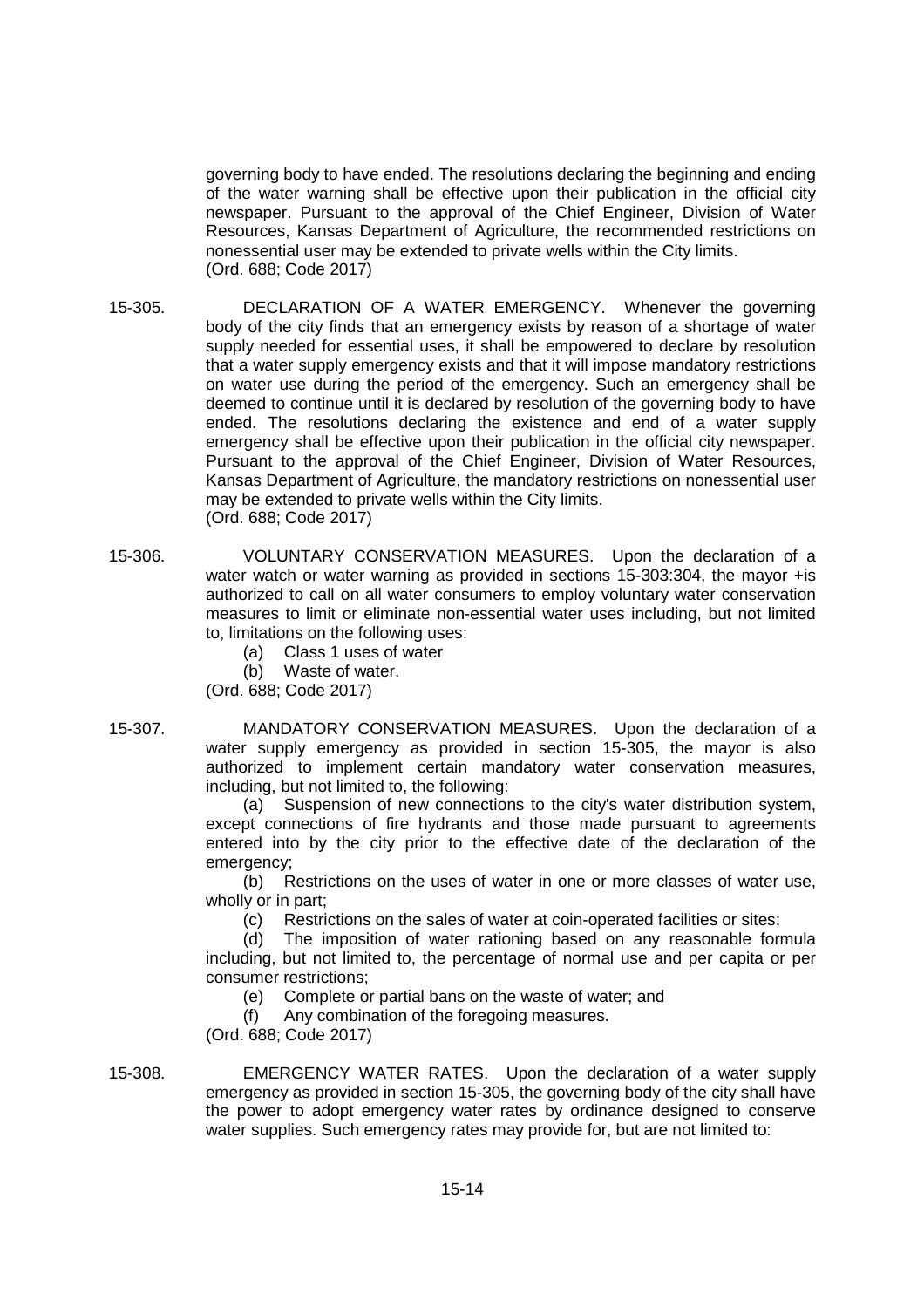(a) Higher charges for increasing usage per unit of the use (increasing block rates);

(b) Uniform charges for water usage per unit of use (uniform unit rate); or

(c) Extra charges in excess of a specified level of water use (excess demand surcharge).

(Ord. 688; Code 2017)

15-309. REGULATIONS. During the effective period of any water supply emergency as provided for in section 15-305, the mayor is empowered to promulgate such regulations as may be necessary to carry out the provisions of this article, any water supply emergency resolution, or emergency water rate ordinance. Such regulations shall be subject to the approval of the governing body at its next regular or special meeting. (Ord. 688; Code 2017)

15-310. VIOLATIONS, DISCONNECTIONS AND PENALTIES. (a) If the mayor, or other city official or officials charged with implementation and enforcement of this article or a water supply emergency resolution learn of any violation of any water use restrictions imposed pursuant to sections 15-307 or 15-309 of this article, a written notice of the violation shall be affixed to the property where the violation occurred and the customer of record and any other person known to the city who is responsible for the violation or its correction shall be provided with either actual or mailed notice. The notice shall describe the violation and order that it be corrected, cured or abated immediately or within such specified time as the city determines is reasonable under the circumstances. If the order is not complied with, the city may terminate water service to the customer subject to the following procedures:

(1) The city shall give the customer notice by mail or actual notice that water service will be discontinued within a specified time due to the violation and that the customer will have the opportunity to appeal the termination by requesting a hearing scheduled before the city's governing body or a city official designated as a hearing officer by the governing body.

(2) If such a hearing is requested by the customer charged with the violation, he or she shall be given a full opportunity to be heard before termination is ordered; and

(3) The governing body or hearing official shall make findings of fact and order whether service should continue or be terminated.

(b) A fee of \$50 shall be paid for the reconnection of any water service terminated pursuant to subsection (a). In the event of subsequent violations, the reconnection fee shall be \$200 for the second violation and \$300 for any additional reconnections within a one year period.

(c) Violations of this article shall be a municipal offense and may be prosecuted in municipal court. Any person so charged and found guilty in municipal court of violating the provisions of this article shall be guilty of a municipal offense. Each day's violation shall constitute a separate offense. The penalty for an initial violation shall be a mandatory fine of no less than \$100, but no more than \$1,000. The penalty for a second or subsequent conviction shall be a mandatory fine of no less than \$200, but no more than \$1,000. In addition to any fine imposed, the Court may also impose a jail sentence of not more than 179 days. (Ord. 688; Code 2017)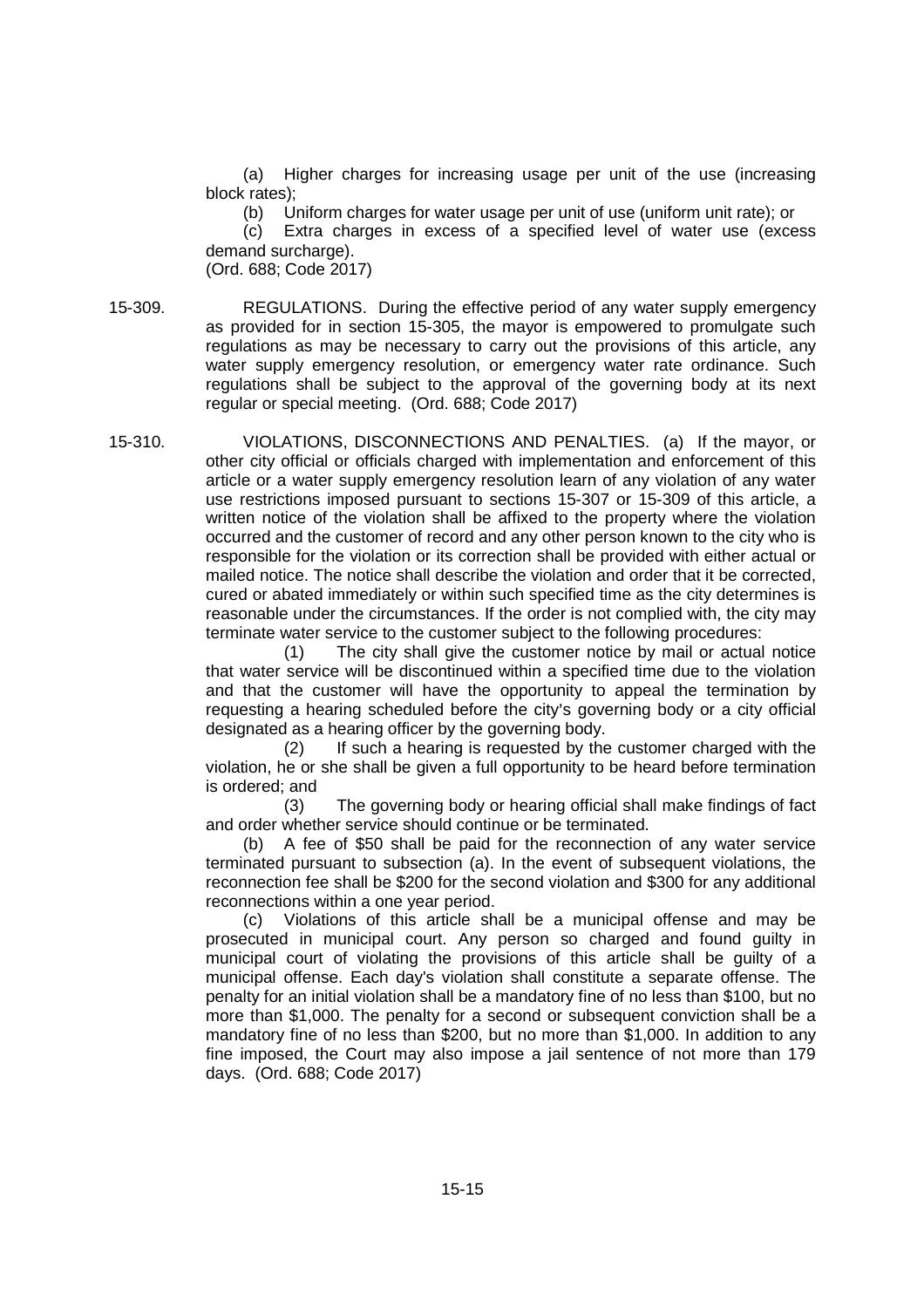- 15-311. EMERGENCY TERMINATION. Nothing in this article shall limit the ability of any properly authorized city official from terminating the supply of water to any or all customers upon the determination of such city official that emergency termination of water service is required to protect the health and safety of the public. (Ord. 688; Code 2017)
- 15-312. SEVERABILITY. If any provision of this article is declared unconstitutional, or the application thereof to any person or circumstance is held invalid, the constitutionality of the remainder of the article and its applicability to other persons and circumstances shall not be affected thereby. (Ord. 688; Code 2017)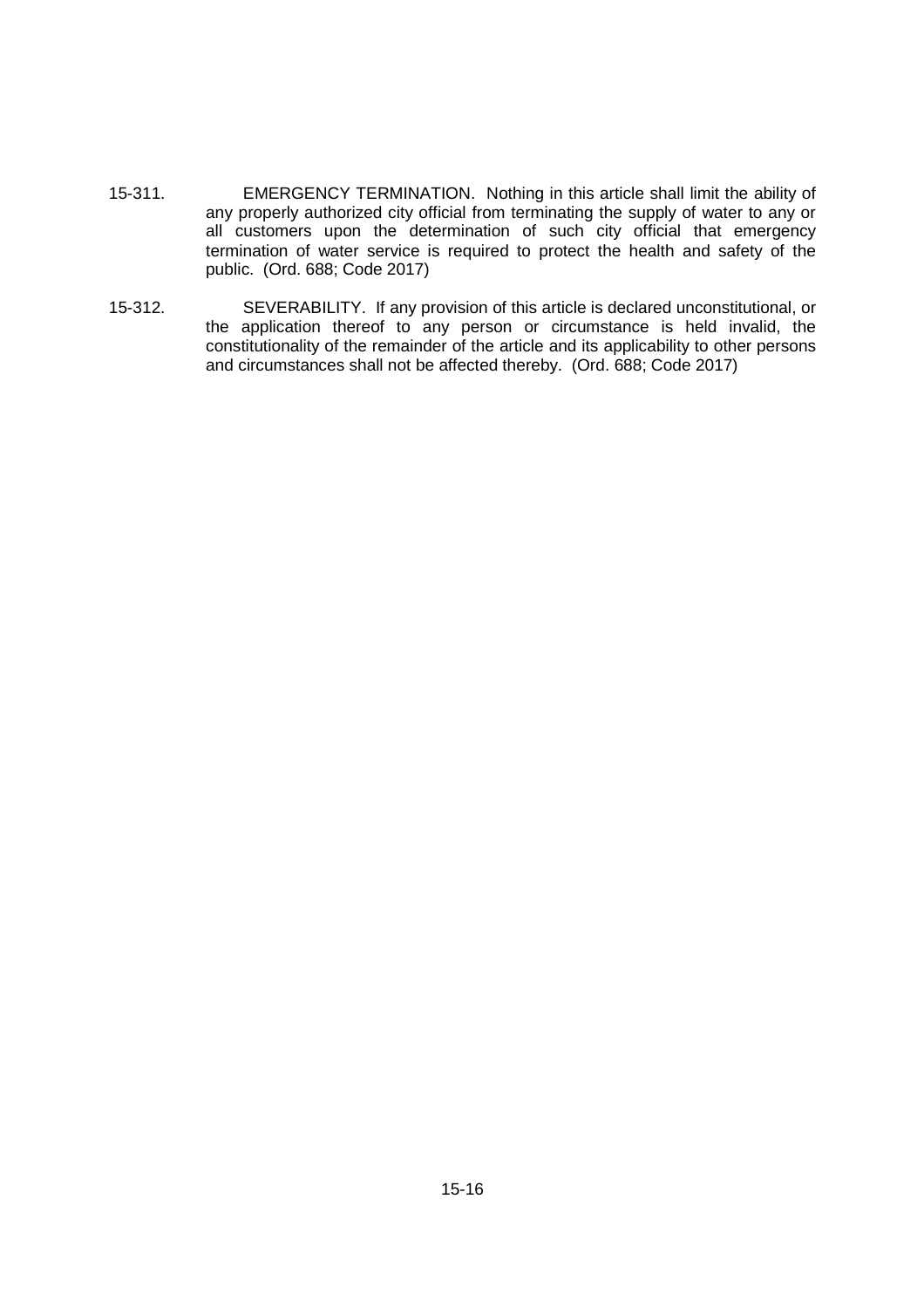15-401. DEFINITIONS. Unless the context clearly indicates otherwise, the meaning of words and terms as used in this article shall be as follows:

> (a) Building Drain - shall mean that part of the lowest horizontal piping of a drainage system which receives the discharge from soil, waste, and other drainage pipes inside the walls of the building and conveys it to the building sewer, beginning five feet outside the innerface of the building wall.

> (b) Building Sewer - shall mean the extension from the building drain to the public sewer or other place of disposal.

> (c) B.O.D. (denoting Biochemical Oxygen Demand) - shall mean the quantity of oxygen utilized in the biochemical oxidation of organic matter under standard laboratory procedure in five days at 20 degrees centigrade, expressed in parts per million by weight.

> (d) PH - shall mean the logarithm of the reciprocal of the weight of hydrogen ions in grams per liter of solution.

> (e) Individual Domestic - means any single family residence, commercial business, office, institution, school, church or public entity having an individual direct or indirect connection to the wastewater facilities of the city and on individual city or private water service meter, or connection to any such water service.

> (f) Industrial - means any industrial business engaged in the manufacturing or processing of one or more products, and in which wastewaters are produced from such manufacturing or processing and said wastewaters are discharged directly or indirectly to the wastewater facilities of the city.

> (g) Multi-domestic - means any multi-family residence, apartment or mobile home and any commercial business, office, institution, school, church or public entity having a direct or indirect connection to the wastewater facilities of the city and not having an individual water service meter but is served with city or private metered water by the owner of the property on which it is located.

> (h) Superintendent - shall mean the superintendent of the city or his or her authorized deputy, agent or representative.

> (i) Sewage - shall mean a combination of the water-carried wastes from residences, business buildings, institutions and industrial establishments, together with such ground, surface, and storm waters as may be present.

(j) Sewer - shall mean a pipe or conduit for carrying sewage.

(k) Public Sewer - shall mean a sewer in which all owners of abutting properties have equal rights, and is controlled by public authority.

(l) Combined Sewers - shall mean sewers receiving both surface runoff and sewage, are not permitted.

(m) Sanitary Sewer - shall mean a sewer which carries sewage and to which storm, surface, and groundwaters are not intentionally admitted.

(n) Storm Sewer or Storm Drain - shall mean a sewer which carries storm and surface waters and drainage, but excludes sewage and polluted industrial wastes.

(o) Sewage Treatment Plant - shall mean any arrangement of devices and structures used for treating sewage.

(p) Suspended Solids - shall mean solids that either float on the surface of, or are in suspension in water, sewage, or other liquids, and which are removable by laboratory filtering.

(q) User - means any person as defined in section 1-102, including an institution, governmental agency or political subdivision producing wastewater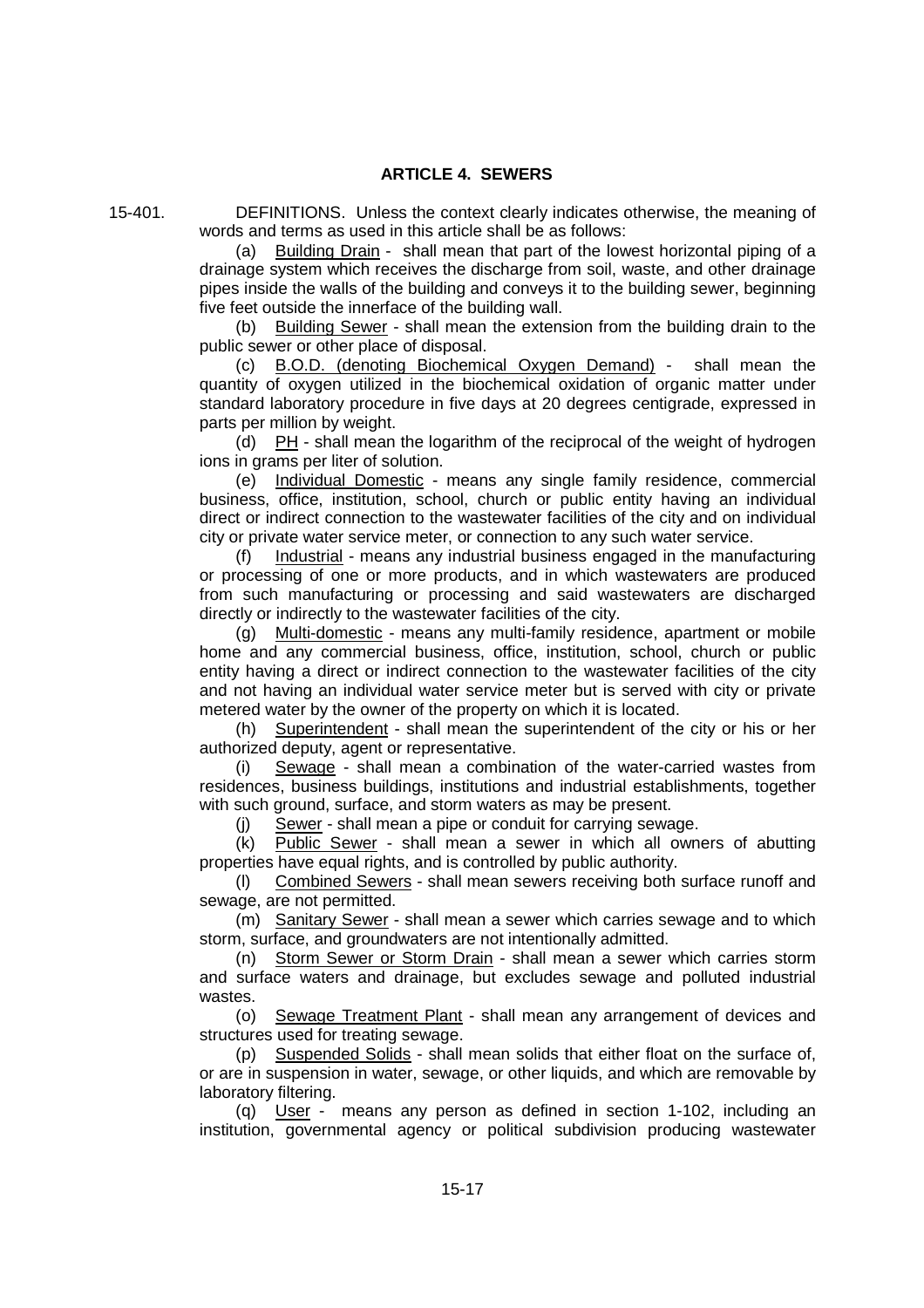requiring processing and treatment to remove pollutants and having premises connected to the wastewater facilities.

(r) Wastewater - means sewage, the combination of liquids and water carried wastes from residences, commercial and industrial buildings, institutions, governmental agencies, together with any ground, surface or storm water that may be present.

(s) Normal wastewater. - The strength of normal wastewater shall be considered within the following ranges:

(1) A five day biochemical oxygen demand of 300 milligrams per liter or less;

(2) A suspended solid concentration of 350 milligrams or less;

(3) Hydrogen ion concentration of 5.0 to 9.0.

(Code 1987)

15-402. SEWER CONNECTION REQUIRED. (a) The owner of all houses, buildings, or properties used for human occupancy, employment, recreation, or other purpose, situated within the city and abutting on any street, alley, or right-of-way in which there is now located or may in the future be located a public sanitary sewer of the city, is hereby required at his or her expense to install suitable toilet facilities therein.

> (b) The facilities required by subsection (a) above, shall be directly connected to the proper public sewer in accordance with the provisions of this Article, within 90 days after date of official notice to make such connection.

> (c) Whenever a building does not have a separate and independent connection to the public sewer system and such building's existing connection to the public sewer system extends through private property owned by a person other than the building's owner, the City, upon failure of the existing connection and request of the building's owner, shall provide a public sewer system connection point at the property line where such building is located. The City, in its absolute discretion, shall be entitled to determine the most appropriate location, depth, and any other pertinent aspect of the public sewer connection point. The City may engage the property owner's contractor to undertake the sewer extension in the public right-of-way, or may obtain competitive bids and engage a different contractor. The property owner shall be responsible for all sewer facilities on private property, including but not limited to: pipes, lines, lifts, and ejector pumps. No sewer improvements shall be made pursuant to this Section, without prior approval by the City. (Ord. 653; Code 2017)

15-403. PERMIT; CONNECTION FEE. (a) No person shall uncover, make any connections with or opening into, use, alter, or disturb any public sewer or appurtenance thereof without first obtaining a written permit from the city.

(b) There shall be two classes of building sewer permits:

(1) For residential and commercial service; and

(2) For service to establishments producing industrial waste.

In either case, the owner or his or her agent shall make application on a special form furnished by the city. The permit application shall be supplemented by any plans, specifications, or other information considered pertinent in the judgment of the superintendent.

(c) Permit, inspection, and sewer hookup service fees shall be as follows:

(1) For a new sewer service connection of four inches or less, there shall be a \$250 permit and sewage hookup service fee. Such fee shall include the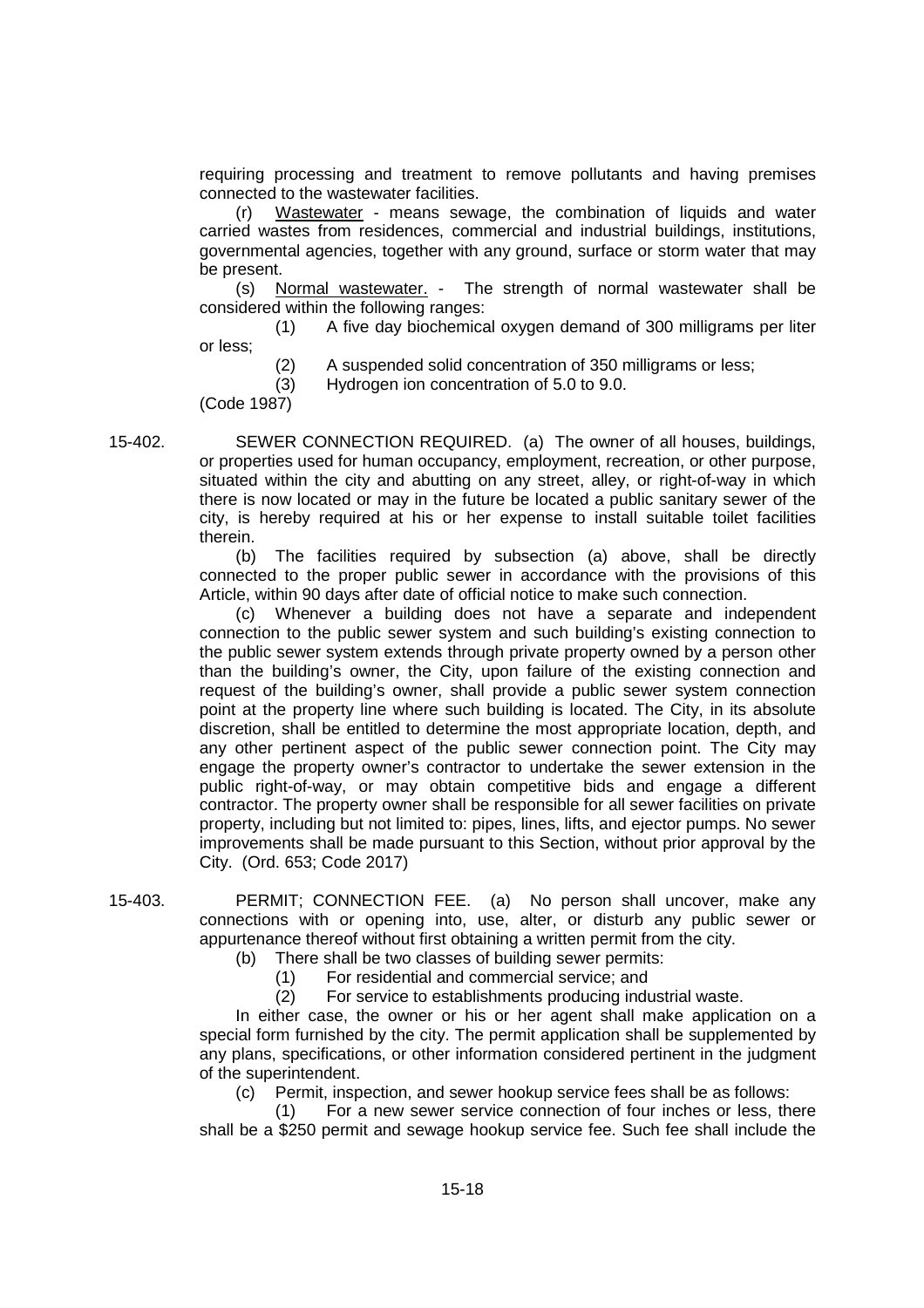inspection fee and the saddle tap which shall be provided by the city for the new hookup.

(2) For a new sewer service connection of more than four inches, there shall be a \$250 permit and sewage hookup service fee. Such fee shall include the inspection fee but the person or institution requesting the hookup shall pay the actual cost of all parts necessary for the sewage and/or drainage hookup.

(3) For repair or reconnection to the existing service, there shall be a \$15 permit fee which must be paid prior to any excavation of the lateral. A tapping saddle will be provided by the city at cost to the individual or institution requesting repair or reconnection.

(4) These costs shall be paid to the city prior to the connecting of any sewage or drainage service.

(d) The individual requesting the hookup or repair will be responsible for having the superintendent present prior to the city sewer line being exposed. The actual tapping of the city sewer line will be performed by a qualified contractor following which there shall be an inspection of such connection by the superintendent prior to backfilling. The digging and/or trenching done for the sewage or drainage hookup shall be done by the individual requesting the hookup to the main trunk line of the sewage or drainage service, and the individual requesting the hookup is responsible for any and all damages and repair caused by their digging or trenching. (Code 1999)

- 15-404. APPLICATION. Any person desiring to make a connection to the city sewer system shall apply in writing to the city clerk who shall forward the application to the utility superintendent. The application shall contain:
	- (a) The legal description of the property to be connected;
	- (b) The name and address of the owner or owners of the property;

(c) The kind of property to be connected (residential, commercial or industrial);

(d) The point of proposed connection to the city sewer line. (Code 1987)

- 15-405. COSTS. All costs and expense incident to the installation and connection of the building sewer shall be paid by the owner. The owner shall indemnify the city from any loss or damage that may directly or indirectly be occasioned by the installation of the building sewer. (Code 1987)
- 15-406. SEWER CONNECTION. The connection of the building sewer into the public sewer shall be made at the "Y" branch if such branch is available at a suitable location. Where no properly located "Y" branch is available, the connection shall be made in the manner approved by the utility superintendent and at a location designated by the superintendent. (Code 1987)
- 15-407. SEWER FOR EACH BUILDING. A separate and independent building sewer, and separate and independent connections to the public sewer system, shall be provided for every building within the city. (Ord. 653; Code 2017)
- 15-408(1) SAME; SPECIFICATIONS. The building sewer shall be constructed of cast iron pipe, ASTM specifications A74-42, or approved equal; vitrified clay sewer pipe, ASTM specifications C13-44T, or approved equal; or an approved plastic pipe. Any plastic pipe to be installed on any building sewer shall not be approved by the city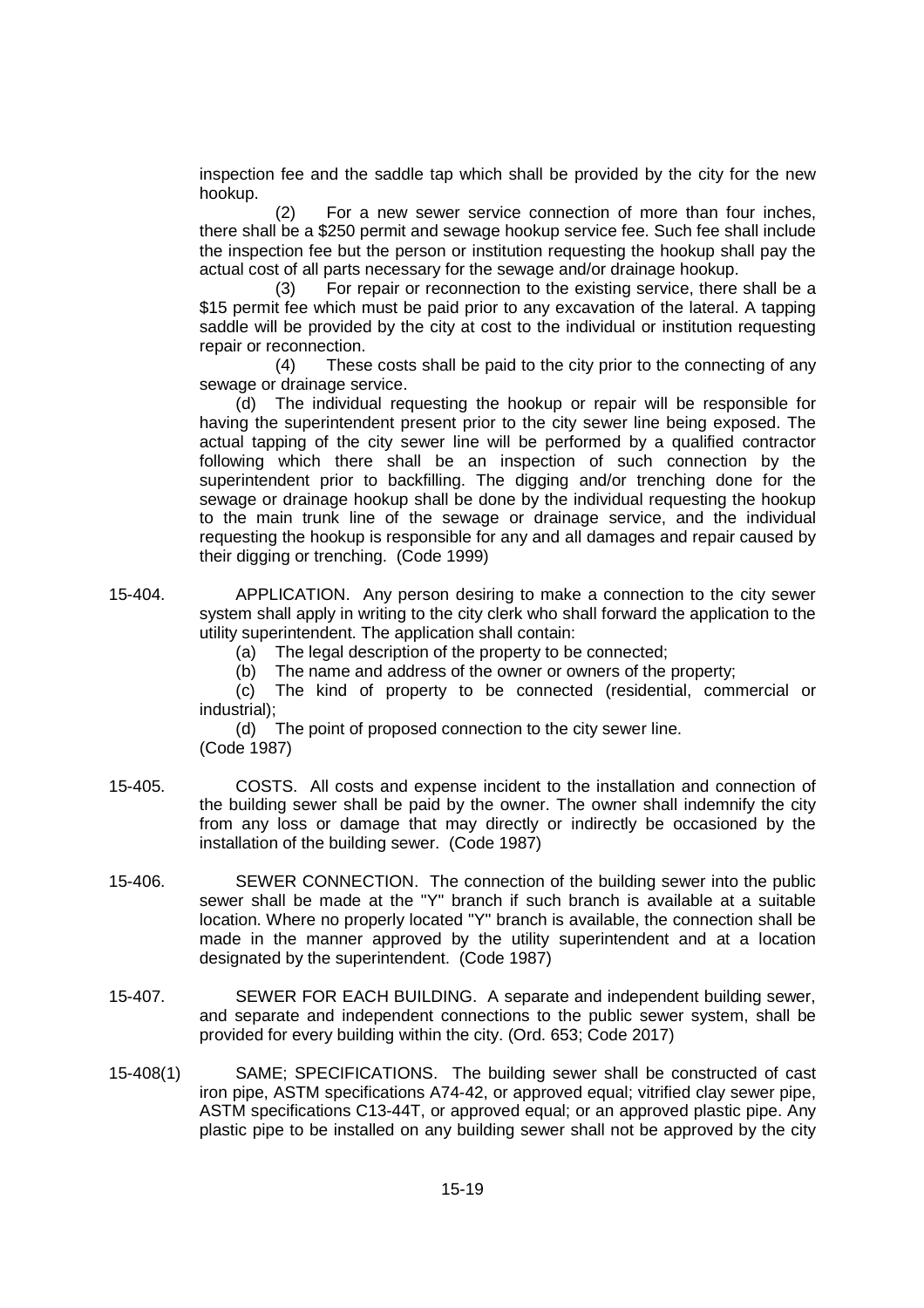until the owner has furnished descriptive literature and typical sample section of the plastic pipe proposed for installation, to the city for inspection and review. All joints on all pipe installed shall be tight and waterproof. Any part of the building sewer that is located within 10 feet of a water service pipe or city water main shall be constructed of approved cast iron soil pipe with approved joints. No building sewer shall be installed within three feet of existing gas lines. If installed in filled or unstable ground, the building sewer shall be constructed of cast iron soil pipe, except that non-metallic material may be accepted if laid on a suitable concrete bed or cradle as approved by the city. (Code 1987)

- 15-408(2) SAME. The size and slope of the building sewer to be installed shall be subject to the approval of the city inspector, but in no event shall the diameter of the pipe be less than four inches. The slope at which a six inch pipe is to be laid shall be not less than 1/8 inch per foot and for four inch pipe, not less than 1/4 inch per foot. Any grades for the pipe, which are proposed for installation at grades less than these specified, shall be approved by the city inspector prior to placement. (Code 1987)
- 15-408(3) SAME. Whenever possible the building sewer shall be brought to the building at an elevation below the basement floor. No building sewer shall be laid parallel to or within three feet of any bearing wall, which might thereby be weakened. The depth shall be sufficient to afford protection from frost. The building sewer shall be laid at a uniform grade and in straight alignment insofar as possible. Changes in direction shall be made only with approved curved pipe and fittings, including cleanout fittings. (Code 1987)
- 15-408(4) SAME. At buildings in which the building drain is too low to permit gravity flow to the public sewer, sanitary sewage carried by such drain shall be lifted by approved artificial means and discharged to the building sewer. The use of any pumping equipment for which cross-connections with a public water supply system are needed, is prohibited. The total costs of pumping equipment and pumping equipment operational costs shall be those of the owner. (Code 1987)
- 15-408(5) SAME. No building sewer shall be laid across a cesspool, septic tank or vault until the cesspool, septic tank or vault has been well cleaned and filled with an approved earth or sand fill, then thoroughly tamped and water settled. Cast iron pipe may be used across cesspools or septic tanks, if proper bedding and support for the sewer pipe is acquired. (Code 1987)
- 15-408(6) SAME. All excavation required for the installation of the building sewer shall be open trench work unless otherwise approved by the city. Pipe laying and backfill shall be performed in accordance with ASTM specifications C12-19, except that no backfill shall be placed until the work has been inspected and approved. (Code 1987)
- 15-408(7) SAME. All joints in the building sewers shall be made watertight. If recommended by the city inspector, a water pressure test shall be made on the completed sewer to insure a compliance with this requirement, requiring that the building sewer withstand an internal water pressure of 5 psi., without leakage.

Cast iron pipe with lead joints shall be firmly packed with oakum or hemp and filled with molten lead, Federal Specifications QQ-L-156, not less than one inch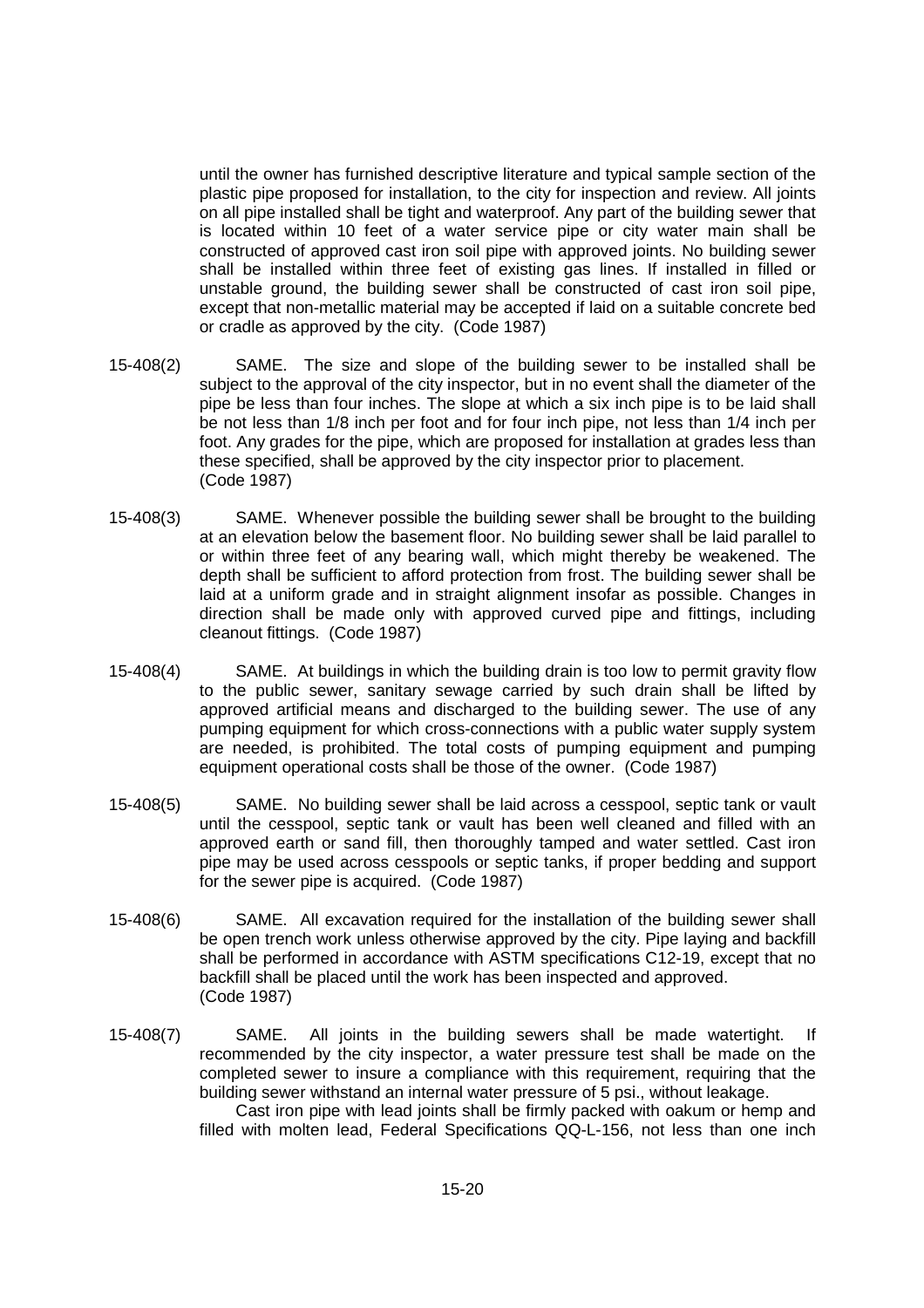deep. Lead shall be run in one pour and caulked and packed tight. No paint, varnish or other coatings shall be permitted on the jointing material until after the joint has been tested and approved.

All joints in vitrified clay pipe shall be the polyurethane-compression type joints, approved by the city inspector.

Joints for all plastic pipe used in building sewers shall be the slip type joints or solvent weld type, approved by the city.

Joints between any two different type of pipes shall be made with lead, asphaltic jointing materials or concrete, as approved by the city. All joints shall be watertight and constructed to insure minimum root penetration and to the satisfaction of the city.

- (Code 1987)
- 15-409. SEWER EXCAVATIONS: DAMAGES. All excavations for buildings sewers shall be adequately guarded with barricades and lights so as to protect the public from hazard. Streets, curb and gutters, sidewalks, parkways and other public property removed or damaged during the installation of the building sewer, shall be repaired or replaced in a manner acceptable to the city and at the total expense of the owner. It is further agreed that any parties involved in any excavating or installation work for sewer installations as above set out, will hold the city harmless from any and all damages to persons or property resulting from or growing out of any opening or excavation or any negligent act or from any operation made within the city. (Code 1987)
- 15-410. FAILURE TO CONNECT. (a) If any person as defined in section 1-102 shall fail to connect any dwelling or building with the sewer system after being noticed, the city may cause such buildings to be connected with the sewer system as authorized by K.S.A. 12-631.

(b) The cost and expense, including inspection fees, shall be assessed against the property. Until such assessments shall have been collected and paid to the city, the cost of making such connection may be paid from the general fund or through the issuance of no fund warrants. (Code 1987)

- 15-411. PRIVY UNLAWFUL. It shall be unlawful to construct or maintain any privy, privy vault, septic tank, cesspool, or other facility intended or used for the disposal of sewage except as provided in this article. (Code 1987)
- 15-412. PRIVATE SEWER SYSTEM. Where a public sanitary sewer is not available under the provisions of section 15-402 the building sewer shall be connected to a private sewage disposal system complying with the provisions of sections 15-411 to 15-416. (Code 1987)
- 15-413. SAME; PERMIT. Before commencing construction of a private sewage disposal system, the owner shall first obtain a written permit signed by the utility superintendent. The application shall be accompanied by any plans, specifications or other information deemed necessary by the utility superintendent. A permit and inspection fee of \$50 shall be paid to the city at the time the application is filed. (Code 1987)
- 15-414. SAME; INSPECTION. The utility superintendent or his or her authorized representative shall be allowed to inspect the work at any stage of construction and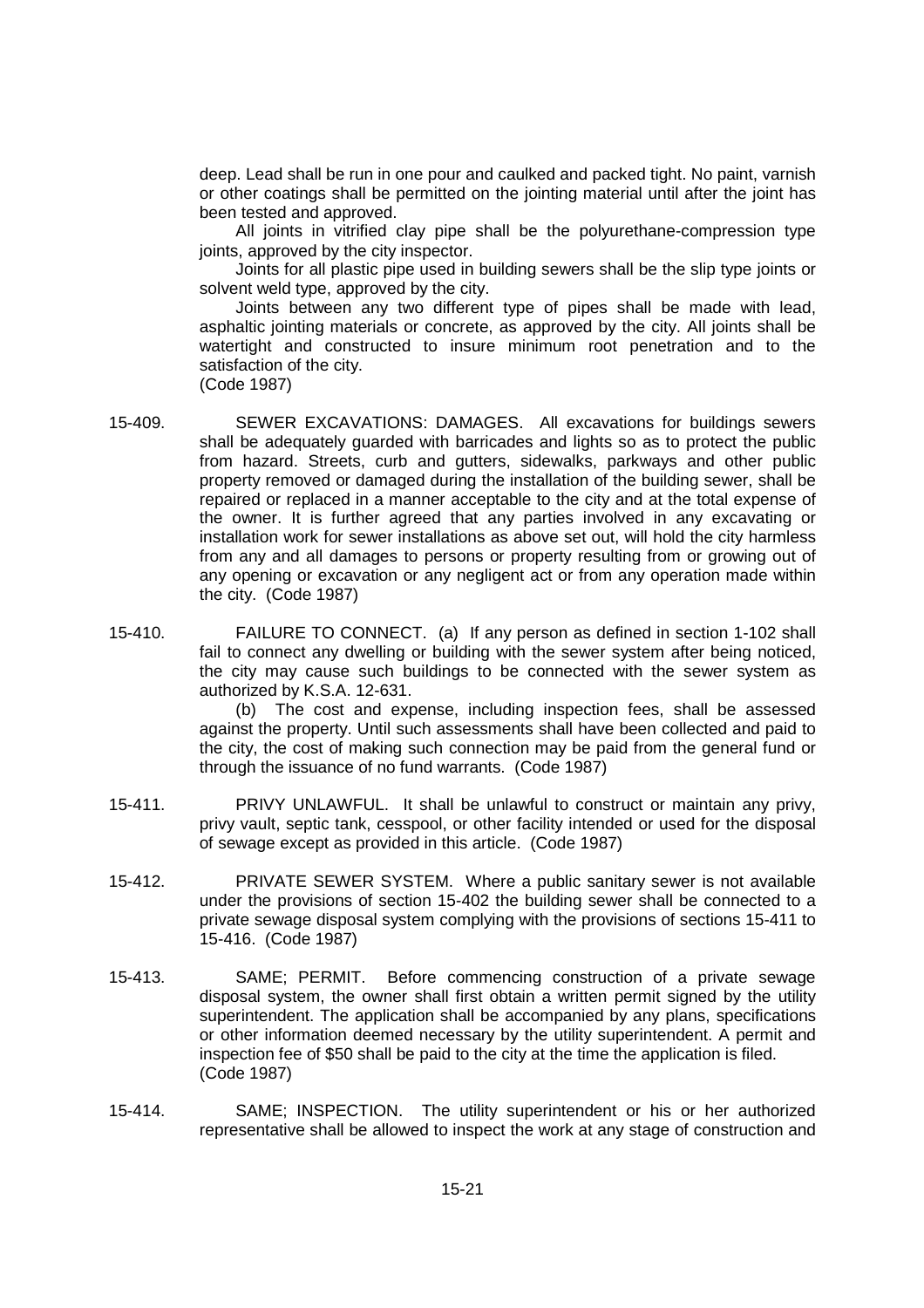the applicant shall notify the superintendent when the work is ready for final inspection or before any underground portions are covered. The inspection shall be made within 48 hours of the receipt of notice by the superintendent. (Code 1987)

15-415. SAME; DISCHARGE. (a) The type, capacities, location, and layout of the private sewage disposal system shall comply with all recommendations and requirements of the Water Pollution Control Section of the Kansas State Department of Health. No permit shall be issued for any private sewage disposal system employing subsurface soil absorption facilities where the area of the lot is less than one acre. No septic tank or cesspool shall be permitted to discharge to any public sewer or natural outlet.

> (b) At such time as a public sewer becomes available to a property served by a private sewage disposal system, as provided in section 15-402, a direct connection shall be made to the public sewer in compliance with this article, and any septic tank, cesspool, and similar private sewage disposal facilities shall be abandoned and filled with suitable and acceptable materials. (Code 1987)

- 15-416. SAME; ADDITIONAL REQUIREMENTS. No statement contained in this article shall be construed to interfere with any additional requirements that may be imposed by the city or county health officer. (Code 1987)
- 15-417. DISPOSAL OF SEWAGE. It shall be unlawful for any person to deposit or discharge from any source whatsoever any sewage or human excrement upon any public or private grounds within the city, or to permit the contents of any privy, vault or septic tank to be deposited or discharged upon the surface of any grounds. Any unauthorized or unapproved privy vault, septic tank or other means or places for the disposal of sewage, excrement and polluted water may be abated as a public nuisance upon the order of the city or county board of health in accordance with the laws of Kansas. (K.S.A. 12-1617e; K.S.A. 12-1617g; Code 1987)
- 15-418. DAMAGE TO SEWERS. It shall be unlawful for any unauthorized person to maliciously, willfully, or negligently break, damage, destroy, uncover, deface or tamper with any sewer, structure, appurtenance, or equipment which is part of the municipal sewer system. (Code 1987)
- 15-419. NATURAL OUTLET. It shall be unlawful to discharge to any natural outlet within the city or in any area under the jurisdiction of the city any sanitary sewage. industrial wastes or other polluted waters except where suitable treatment has been provided in accordance with the provisions of this article. (Code 1987)
- 15-420. STANDARDS. The size, slope, alignment, materials, excavation, placing of pipe, jointing, testing and backfilling shall all conform to the requirements of the building and plumbing codes or other applicable rules and regulations of the city. (Code 1987)
- 15-421. OLD BUILDING SEWERS. Old building sewers may be used in connection with new buildings only when they are found, on examination and test by the utility superintendent, to meet all requirements of this article. (Code 1987)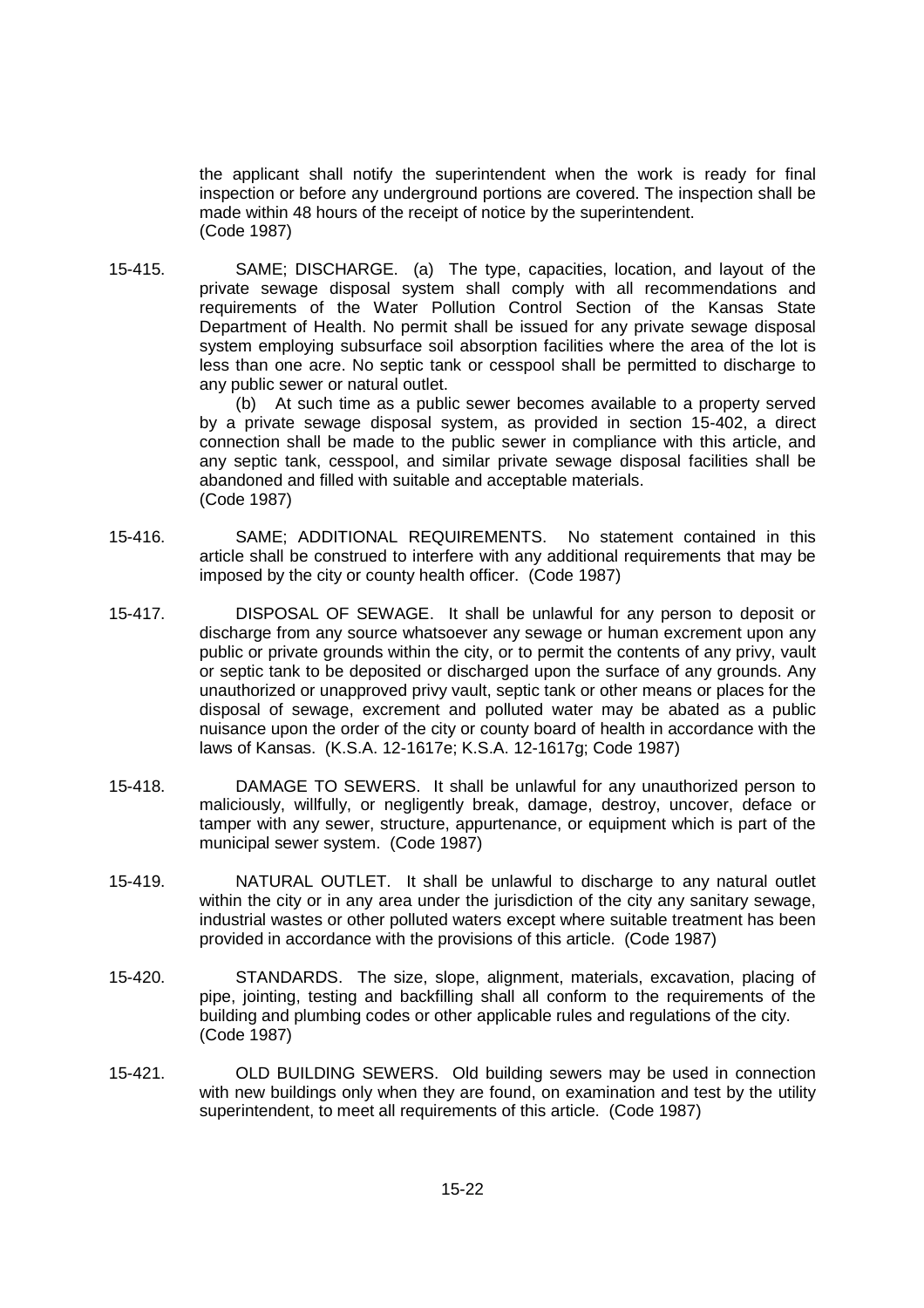- 15-422. MUD, GREASE TRAPS. All garages, filling stations, milk plants or other commercial or industrial plants connected to the public sewer shall construct and maintain proper and sufficient interceptors or traps to prevent the discharge of any sand, mud, sediment, litter, waste or any substance harmful to the effective operation and maintenance of the city sewer system, into the building sewer. (Code 1987)
- 15-423. ROOF, FOUNDATION DRAINS. (a) It shall be unlawful to connect downspouts from any roof area, drains from any building foundation, paved areas, yards or open courts, or to discharge liquid wastes from any air conditioning unit or cooling device having a capacity in excess of one ton per hour or one horsepower into any city sanitary sewer.

(b) All discharges prohibited in subsection (a) may be discharged into the public gutter or storm drains or open drainage ditches provided such discharge does not create a nuisance. No such liquids may be discharged into any unpaved street or alley. (Code 1987)

- 15-424. SAME; EXCEPTION. Discharges from air conditioning units in excess of one ton per hour or one horsepower may be permitted into a building sewer upon approval of the utility superintendent where there is a finding that such cooling water cannot be recirculated and that such waste water does not overload the capacity of the sewer or interfere with the effective operation of the sewage disposal works of the city. (Code 1987)
- 15-425. PROHIBITED DISCHARGES. No person shall discharge any of the following waters or wastes to any public sewer:

(a) Liquid or vapor having a temperature higher than 150 degrees Fahrenheit;

(b) Water or waste which may contain more than 100 parts per million, by weight, of fat, oil or grease;

(c) Gasoline, benzene, naphtha, fuel oil, or other flammable or explosive liquid, solid or gas;

(d) Garbage that has not been properly shredded;

(e) Ashes, cinders, sand, mud, straw, shavings, metal, glass, rags, feathers, tar, plastics, wood, paunch manure, or any other solid or viscous substance capable of causing obstruction to the flow in sewers or other interference with the proper operation of the sewage works;

(f) Waters or wastes having a ph lower than 5.5 or higher than 9.0 or having any other corrosive property capable of causing damage or hazard to structures, equipment and personnel of the sewage works;

(g) Waters or wastes containing a toxic poisonous substance in sufficient quantity to injury or interfere with any sewage treatment process, constitute a hazard to humans or animals, or create any hazard in the receiving waters of the sewage treatment plant;

(h) Water or wastes containing suspended solids of such character and quantity that unusual attention or expense is required to handle such materials at the sewage treatment plant;

(i) Noxious or malodorous gas or substance capable of creating a public nuisance. (Code 1987)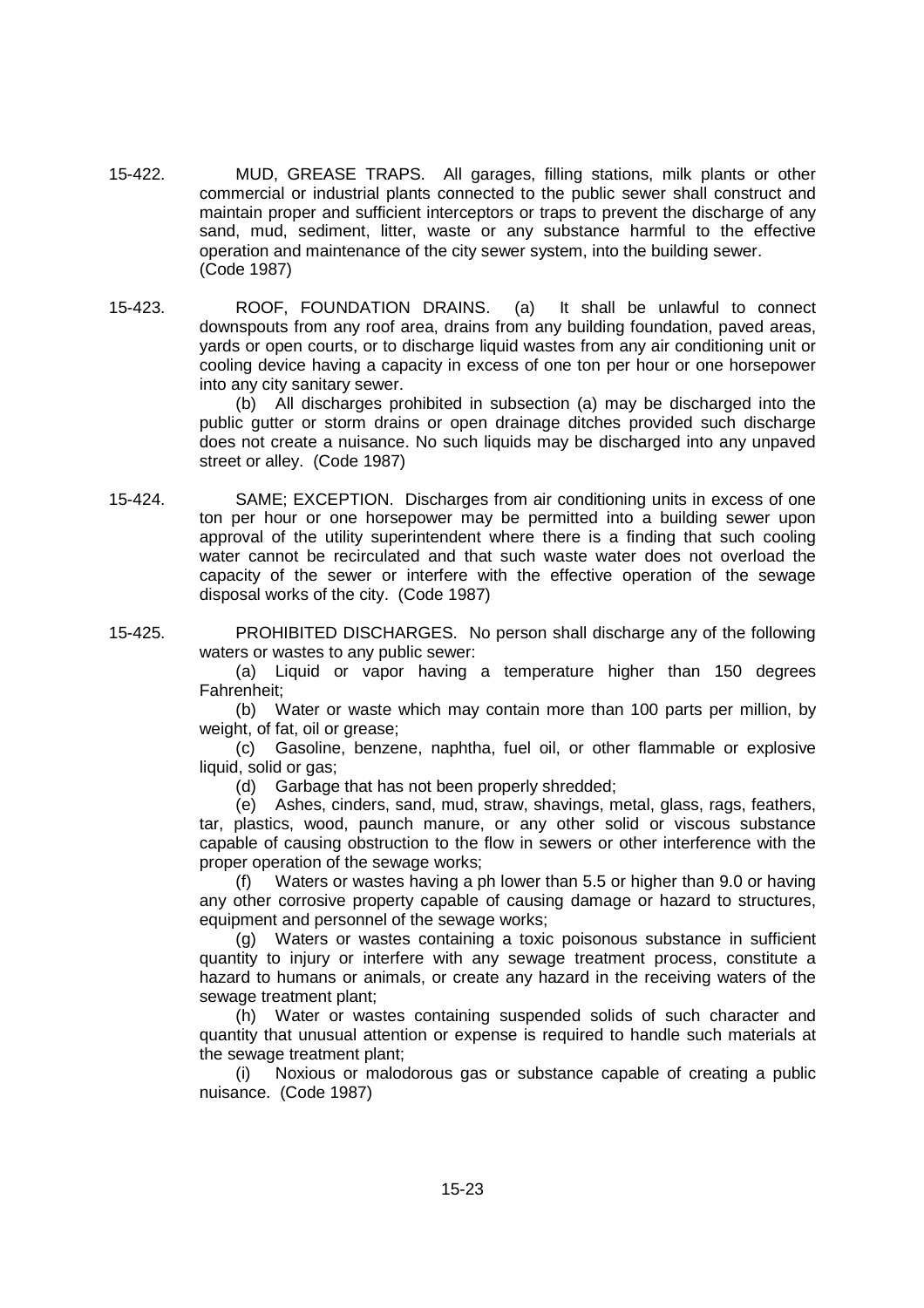15-426. BILLS. (a) Bills shall be rendered monthly as provided in section 15-226 and shall be collected as a combined utility bill.

(b) Any person at the time of beginning or terminating service who receives service for a period of less than 17 consecutive days shall be billed at no less than one-half of the regular minimum monthly rate. For service of 17 consecutive days or more the charge shall be not less than full regular minimum monthly rate. (Code 1987)

15-427. DELINQUENT ACCOUNTS; LIEN AGAINST PROPERTY; OTHER REMEDIES.

> (a) In the event any person, except the United States and the state of Kansas, shall fail to pay the user charges when due, water service shall be terminated as provided in sections 15:102:104.

> (b) All other remedies regarding delinquent accounts, and exceptions thereto, contained in section 15-106 shall apply to sewer service fees, charges and services. (Code 2017)

- 15-428. SEWER SERVICE CHARGE. The monthly charge for the use of services rendered by the sewage disposal system of the City, such charge to be paid to the city by all persons whose premises are connected or may herein after become connected to the sanitary sewer system of the City, shall be \$3 per 1,000 gallons of water usage. The charges shall be calculated using a per gallon basis (\$0.003 per gallon. (Ord. 633; Code 2017)
- 15-429. BASIS FOR SEWAGE SERVICE CHARGE. (a) The basis for the sewage service charge for users shall be the actual water used for the months of December, January, and February. Users shall pay this average from April 1st through March 31st. The city will permit deviations therefrom upon being satisfied by substantial evidence that an adjustment is due; provided that the user can establish the extent of any nonsewered water usage.

(b) New residential customers without a three month (December, January, and February) consumption average history will be charged for sewage service at 6,000 gallon per month until the above state three month consumption average can be calculated.

(c) New business, commercial, or industrial customers without a three month (December, January, and February) consumption average history will be charged for sewage service at a gallonage consistent with the nature and extent for their prospective consumption until the above-state three month consumption average can be calculated. (Ord. 667; Code 2017)

15-430. ABATEMENT OF SEWER CHARGES. (a) Whenever a customer has verifiable proof that they had a water leak outside of a structure on their property, which was not readily discoverable, and such leak caused excessive and unnecessary sewer charges, they may apply to the city for abatement of a portion of such sewer charges.

(b) The customer shall request a hearing before the governing body of the city by submitting a written request with the city clerk, no later than the due date of the disputed bill. Upon receipt of such request, the city clerk shall advise the customer of the date, time and place of the hearing, which shall be held at the next council meeting.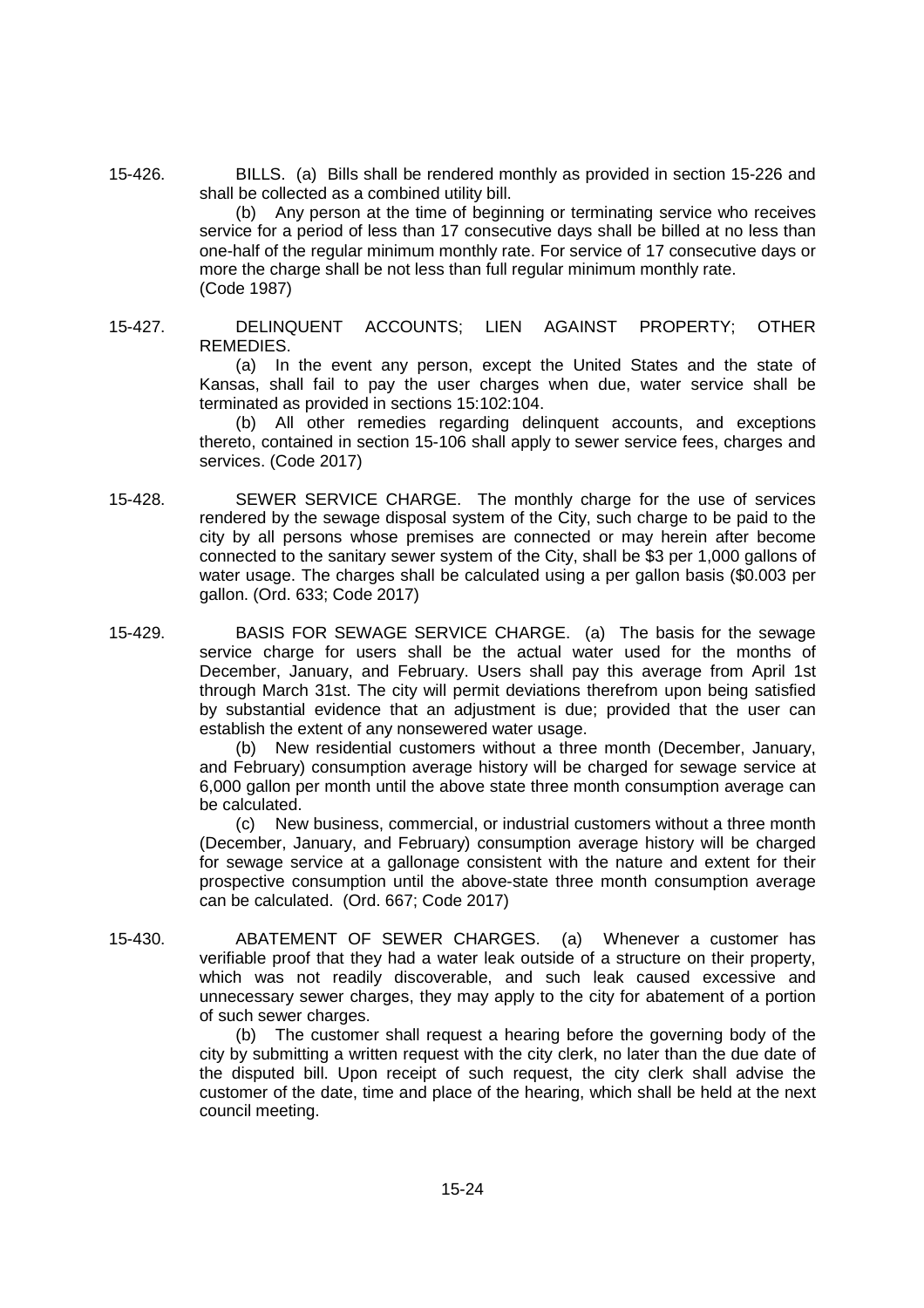(c) The customer shall present their cause to the governing body, including evidence that the water leak occurred outside of any structure and was not readily discoverable. The governing body may also hear any other additional evidence that is necessary for their decision. Upon hearing all of the evidence, the governing body shall determine whether or not to issue an abatement of the sewer charges.

(d) In the event that the governing body decides that abatement is appropriate, then the following formula shall be used to abate the sewer charges:

(1) the sewer usage fees for the eleven months prior to the incident, in which sewer charges were actually incurred, shall be averaged for that location;

(2) The eleven month average shall be subtracted from the sewer usage fees for the critical month;

(3) The difference between the critical month and the average shall be the amount of the abatement.

(e) If the customer has not yet paid the sewer charges for the critical month, then the amount of the abatement shall be subtracted from the bulling and the customer shall immediately pay the balance due. If the customer has already paid the sewer charged for such the critical month then the city clerk shall issue a refund to the customer for the amount of the abatement, within 10 days of the council's decision. (Ord. 654; Code 2017)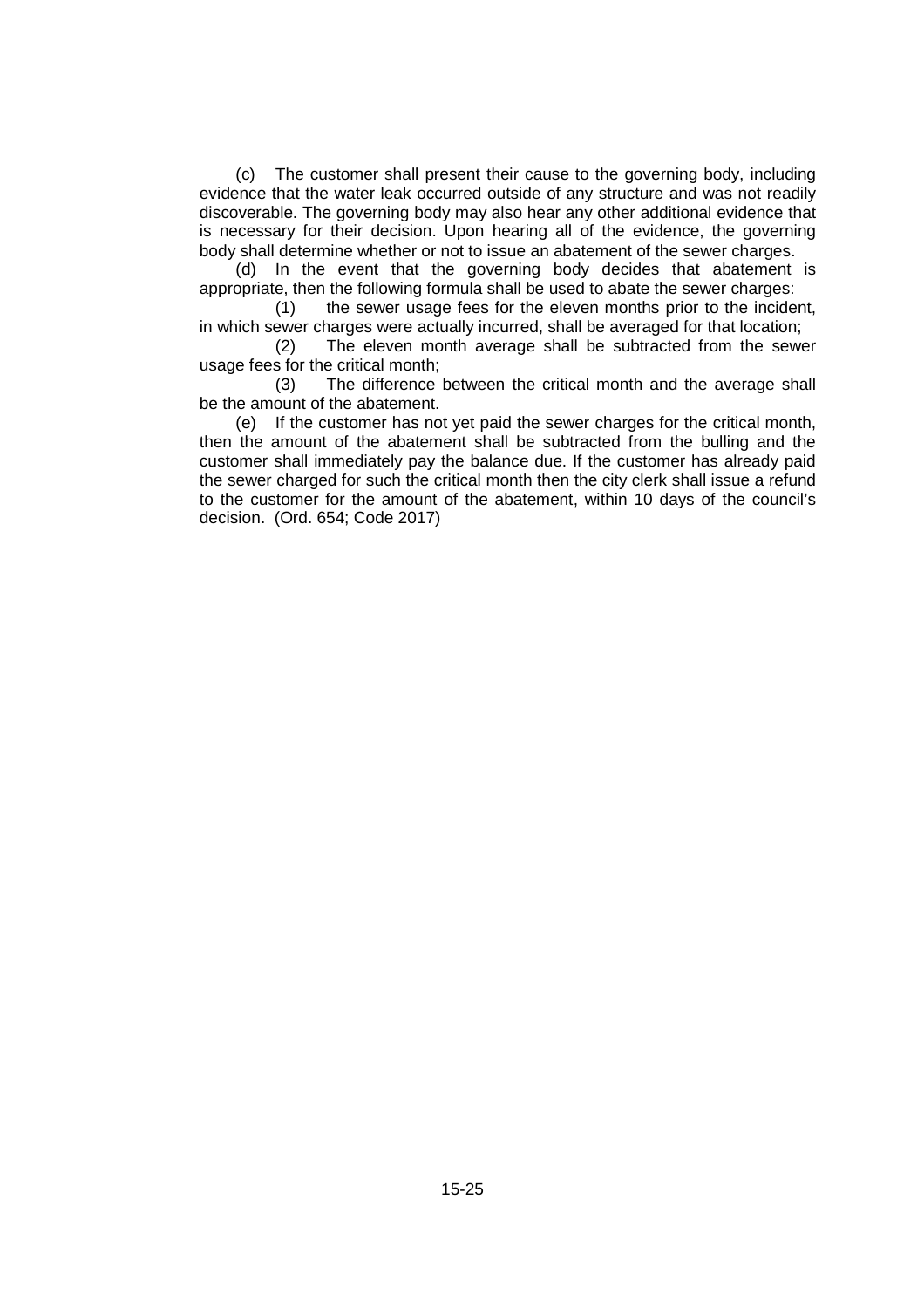## **ARTICLE 5. SOLID WASTE**

15-501. DEFINITIONS. Unless the context clearly indicates otherwise, the meaning of words and terms as used in this article shall be as follows:

(a) Commercial Waste. - All refuse emanating from establishments engaged in business including, but not limited to stores, markets, office buildings, restaurants, shopping centers, theaters, hospitals, governments and nursing homes.

(b) Dwelling Unit. - Any enclosure, building or portion thereof occupied by one or more persons for and as living quarters;

(c) Garbage. - Waste resulting from the handling, processing, storage, packaging, preparation, sale, cooking and serving of meat, produce and other foods and shall include unclean containers;

(d) Multi-Family Unit. - Any structure containing more than four individual dwelling units;

(e) Refuse. - All garbage and/or rubbish or trash;

(f) Residential. - Any structure containing four or less individual dwelling units, rooming houses having no more than four persons in addition to the family of the owner or operator, and mobile homes;

(g) Rubbish or Trash. - All nonputrescible materials such as paper, tin cans, bottles, glass, crockery, rags, ashes, lawn and tree trimmings, stumps, boxes, wood, street sweepings and mineral refuse. Rubbish or trash shall not include earth and waste from building operations or wastes from industrial processes or manufacturing operations;

(h) Single Dwelling Unit. - An enclosure, building or portion thereof occupied by one family as living quarters.

(i) Solid Waste. - All non-liquid garbage, rubbish or trash. (Code 1987)

- 15-502. COLLECTION. All solid waste accumulated within the city shall be collected, conveyed and disposed of by the city or by contractors specifically authorized to collect and dispose of solid waste. (Code 1987)
- 15-503. CONTRACTS. The city shall have the right to enter into a contract with any responsible person for collection and disposal of solid waste. (Code 1987)
- 15-504. DUTY OF OWNER, OCCUPANT. The owner or occupant of every dwelling unit or commercial enterprise shall provide at his or her own expense a suitable container for the storage of solid waste as provided in this article. No owner or occupant shall permit to accumulate quantities of refuse or other waste materials within or close to any structure within the city unless the same is stored in approved containers and in such a manner as not to create a health or fire hazard. (Code 1987)
- 15-505. CONTAINERS. Residential containers shall have a capacity of not more than 30 gallons. They shall be of galvanized metal or other non-rusting material of substantial construction. Each container shall have a tight fitting lid and shall be leak-proof and fly-tight. All containers shall have handles of suitable construction to permit lifting. Plastic bags manufactured for garbage and refuse disposal may be substituted for residential containers. Plastic bags, when used, shall be securely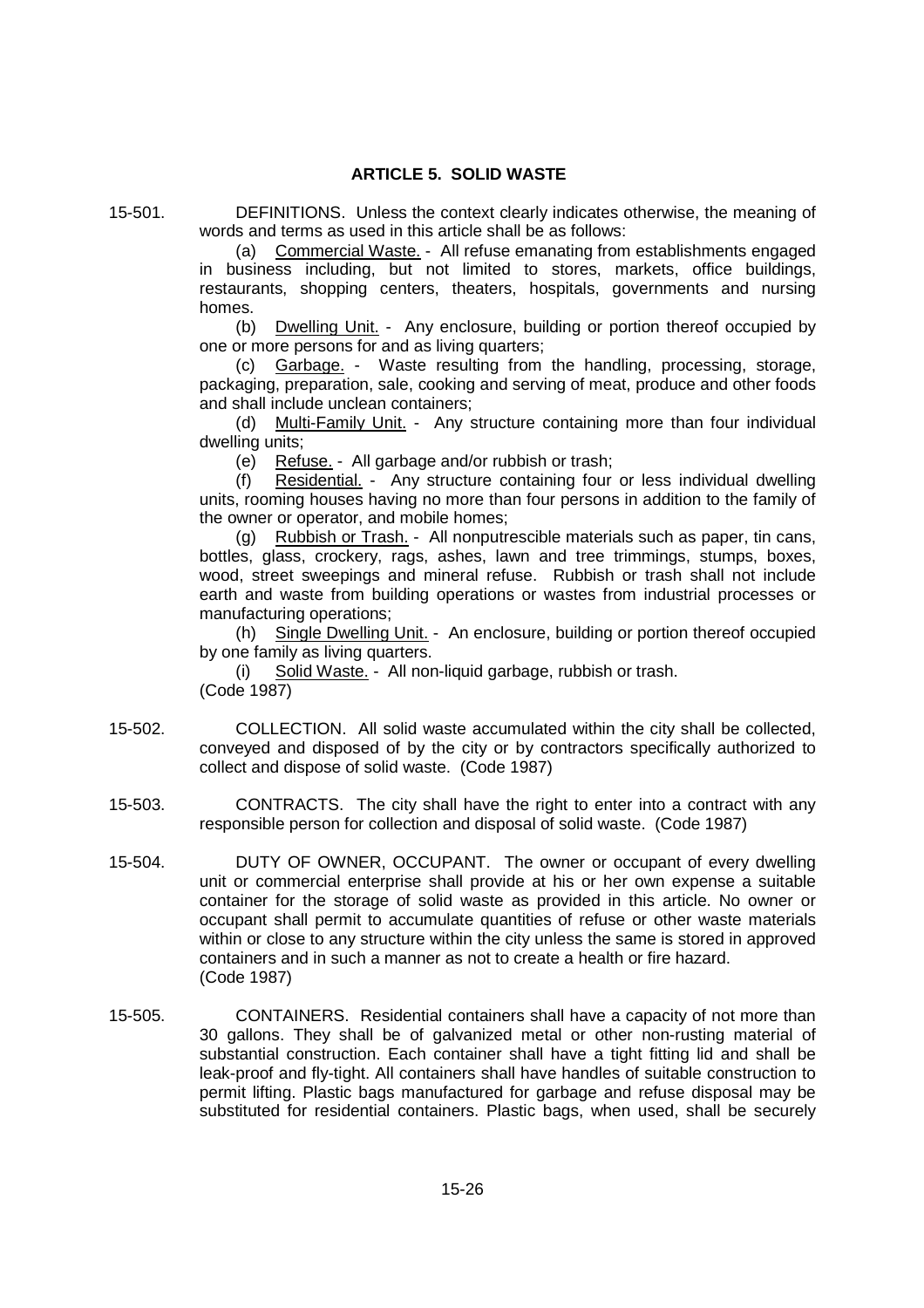closed. All garbage shall be drained of all liquids before being placed in bags or containers. (Code 1987)

- 15-506. BULK CONTAINERS. On premises where excessive amounts of refuse accumulate or where cans or bags are impractical bulk containers for the storage of refuse may be used. Containers shall have a capacity and shall be equipped with appurtenances for attaching mechanical lifting devices which are compatible with the collection equipment being used. Containers shall be constructed of durable rust and corrosion resistant material which is easy to clean. All containers shall be equipped with tight fitting lids or doors to prevent entrance of insects or rodents. Doors and lids shall be constructed and maintained so they can be easily opened. Containers shall be watertight, leakproof and weather proof construction. (Code 1987)
- 15-507. ENTER PRIVATE PREMISES. Solid waste collectors, employed by the city or operating under contract with the city, are hereby authorized to enter in and upon private property for the purpose of collecting solid waste therefrom as required by this article. (Code 1987)
- 15-508. OWNERSHIP OF SOLID WASTE. Ownership of solid waste when placed in containers by the occupants or owners of premises upon which refuse accumulates, shall be vested in the city and thereafter shall be subject to the exclusive control of the city, its employees or contractors. No person shall meddle with refuse containers or in anyway pilfer or scatter contents thereof in any alley or street within the city. (Code 1987)
- 15-509. WRAPPING GARBAGE. All garbage shall be drained of all excess liquid, and wrapped in paper or other disposable container before being placed in solid waste containers. (Code 1987)
- 15-510. HEAVY, BULKY WASTE. Heavy accumulations such as brush, tree limbs, broken concrete, sand or gravel, automobile frames, dead trees, and other bulky, heavy materials shall be disposed of at the expense of the owner or person controlling same. (Code 1987)
- 15-511. HAZARDOUS MATERIALS. No person shall deposit in a solid waste container or otherwise offer for collection any hazardous garbage, refuse, or waste. Hazardous material shall include:
	- (a) Explosive materials;
	- (b) Rags or other waste soaked in volatile and flammable materials;
	- (c) Chemicals;
	- (d) Poisons;
	- (e) Radio-active materials;
	- (f) Highly combustible materials;

(g) Soiled dressings, clothing, bedding and/or other wastes, contaminated by infection or contagious disease;

(h) Any other materials which may present a special hazard to collection or disposal personnel, equipment, or to the public. (Code 1987)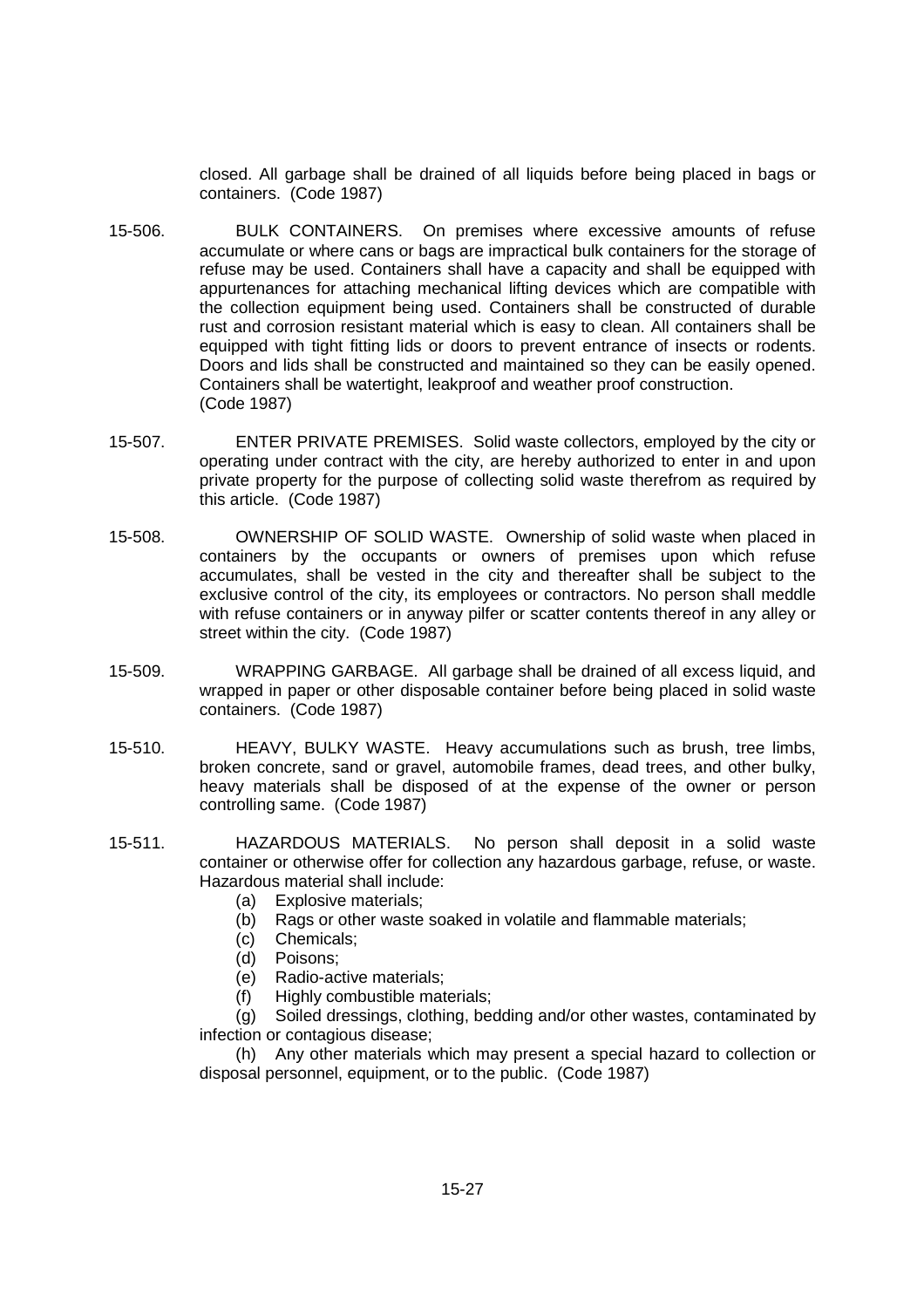15-512. PROHIBITED PRACTICES. It shall be unlawful for any person to:

(a) Deposit solid waste in any container other than that owned or leased by him or under his control without written consent of the owner and/or with the intent of avoiding payment of the refuse service charge;

(b) Interfere in any manner with employees of the city or its contractors in the collection of solid waste;

(c) Burn solid waste except in an approved incinerator and unless a variance has been granted and a written permit obtained from the city or the appropriate air pollution control agency;

(d) Bury refuse at any place within the city except that lawn and garden trimmings may be composted. (Code 1987)

- 15-513. OBJECTIONABLE WASTE. Manure from cow lots, stables, poultry yards, pigeon lofts and other animal or fowl pens, and waste oils from garages or filling stations shall be removed and disposed of at the expense of the person controlling the same and in a manner consistent with this article. (Code 1987)
- 15-514. UNAUTHORIZED DISPOSAL. No person shall haul or cause to be hauled any garbage, refuse or other waste material of any kind to any place, site or area within or without the limits of the city unless such site is a sanitary landfill, transfer point or disposal facility approved by the Kansas State Department of Health and Environment. (Code 1987)
- 15-515. PRIVATE COLLECTORS; LICENSE REQUIRED. (a) It shall be unlawful for any person, except an employee of the city specifically authorized for that purpose, to collect or transport any solid waste within the city, without securing a license from the city.

(b) Nothing herein shall be construed to prevent a person from hauling or disposing of his or her own solid waste providing it is done in such a manner as not to endanger the public health or safety or not to become an annoyance to the inhabitants of the city, and not to litter the streets and alleys of the city. (Code 1987)

- 15-516. SAME; APPLICATION. Any person desiring to collect or transport solid waste within the city shall make application for a license to the city clerk. The application shall set forth the name and address of the applicant, the make and type of vehicle to be operated for collecting and transporting solid waste. The application shall be accompanied by a certificate of inspection and approval of said vehicle by the county health officer issued not more than 15 days prior to the date of application. (Code 1987)
- 15-517. SAME; FEE. No license shall be issued unless the applicant shall pay to the city clerk the sum of \$10 per annum for each vehicle used in the collection and transportation of solid waste. The permit shall be effective only for the calendar year and shall expire on December 1st of the calendar year in which said permit is issued. (Ord. 335; Code 1987)
- 15-518. CLOSED VEHICLE. Any vehicle used by any person for the collection and transportation of solid waste shall be maintained in a good mechanical condition.